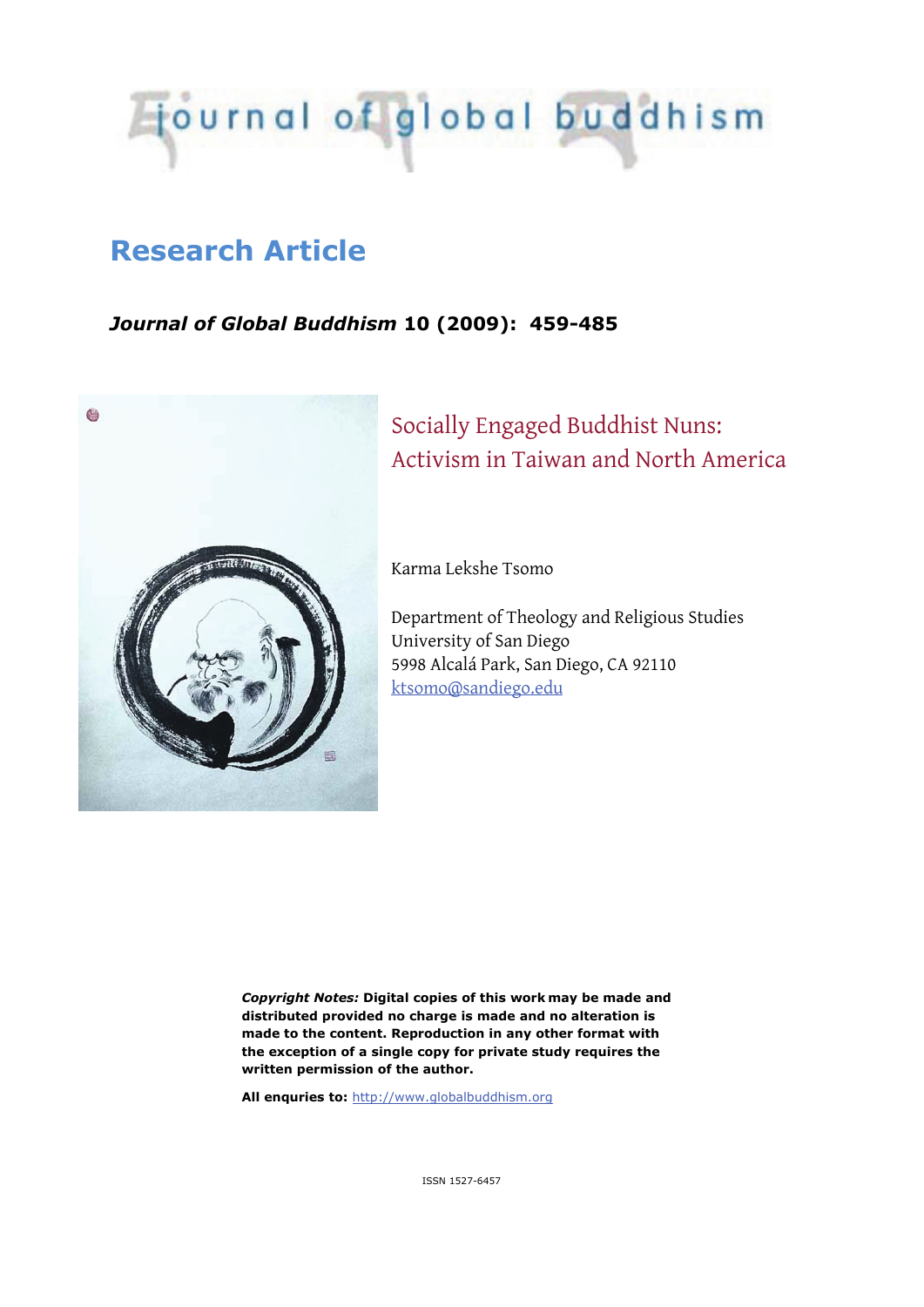#### Research Article

Socially Engaged Buddhist Nuns: Activism in Taiwan and North America

Karma Lekshe Tsomo

Department of Theology and Religious Studies University of San Diego 5998 Alcalá Park, San Diego, CA 92110 ktsomo@sandiego.edu

## Abstract

The last decades of the twentieth century have been a time of new visibility and social activism for Buddhists in Taiwan and around the world. This paper compares the social engagement of nuns in the Chinese Buddhist tradition in Taiwan and North America. I would like to argue that whereas nuns in Taiwan have developed a variety of approaches to social involvement, their counterparts in the Chinese diaspora in North America have had to face a set of challenges specific to overseas Chinese communities in addition to Chinese Buddhist tradition. The article concludes with reflections on the prospects for nuns' social activism in Taiwan and North America in future years.

## Introduction

The last decades of the twentieth century were a time of new visibility and social activism for Buddhists in Taiwan and around the world. (1) The social activism of nuns in Taiwan, in particular, is well-acknowledged both in Taiwan and in socially engaged Buddhist circles internationally (for instance, see Cheng, 2003). Buddhist organizations are widely admired for their abilities to respond compassionately to the needs of the people, especially in times of crisis. Taiwan's robust economic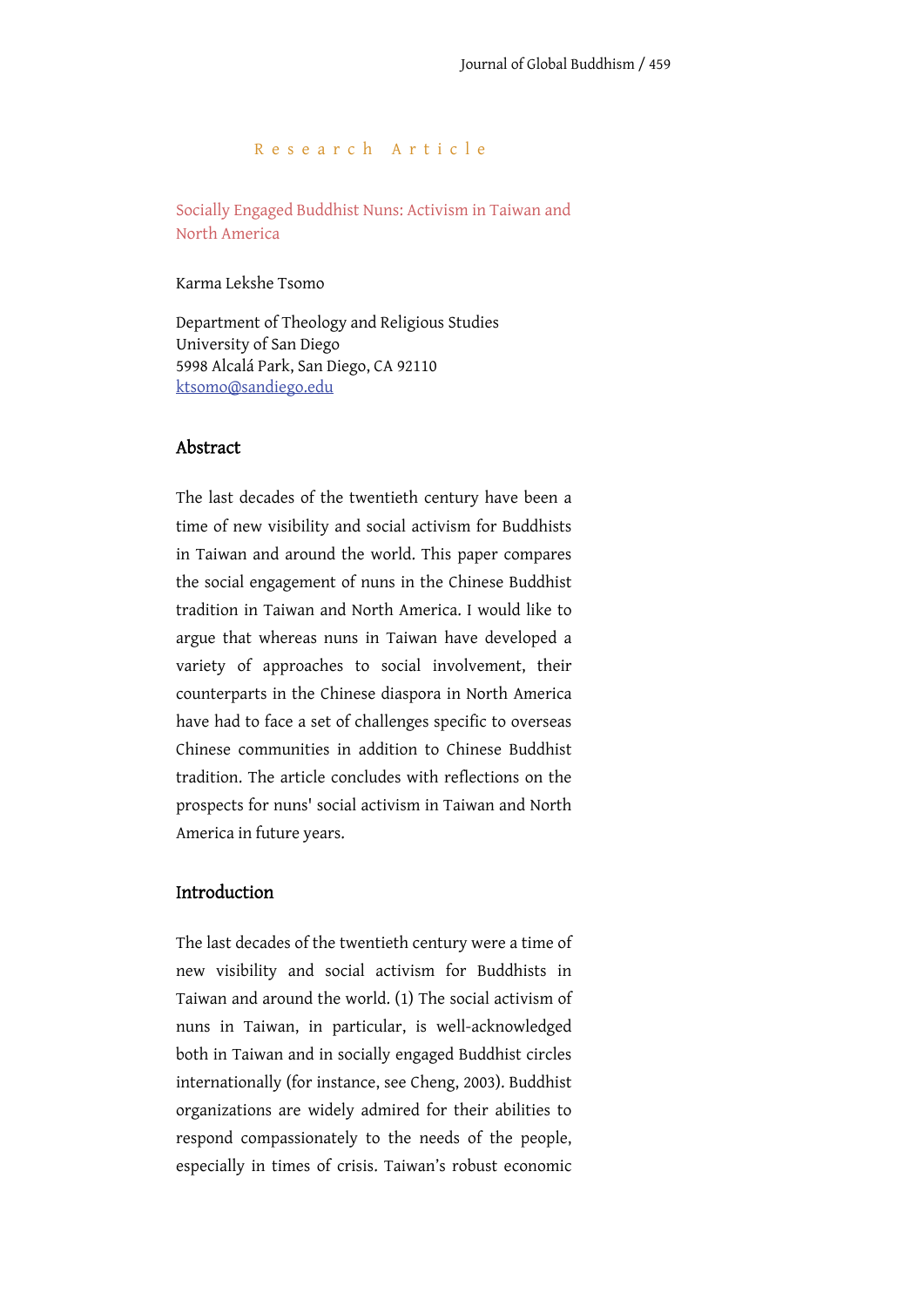growth from the 1970s, together with political liberalization after the end of martial law in 1987, contributed to a proliferation of social activism by religious organizations. In the years since then, temples in Taiwan have expanded their community outreach with social service activities that are often organized and implemented by Buddhist nuns and laywomen. In particular, Buddhist organizations have a distinguished record of relief efforts, such as their responses to the disastrous earthquakes that rocked central Taiwan in 1999 (Madsen 2007, p.xvii). They also played a significant role in alleviating the suffering caused by more recent earthquakes and typhoons on the island.

This article highlights the accomplishments of three leading nuns as examples of active social engagement in Taiwan: Bhiksuni Cheng Yen 証嚴 (1937-), Bhiksuni Chao Hwei 昭慧 (1957-), and Bhiksuni Shig Hiu Wan 曉 雲 (1912-2004). Bhiksuni Cheng Yen achieved international fame for her compassionate social service and founding of the Buddhist Compassion Relief Tzu-Chi Association 佛教慈濟功德會. Bhiksuni Chao Hwei gained celebrity status as an activist for human rights, women's rights, and animal rights. Bhiksuni Shig Hiu Wan excelled as an outstanding artist and pioneering educator. In addition to these exemplary nuns, there are literally hundreds more who deserve recognition for their contributions to society and to raising social awareness among Buddhists and the general population in Taiwan.

The first topic to be discussed is the meaning and scope of Buddhist social activism. Against this background, I compare and contrast the contributions of these three eminent nuns to illustrate the varied modalities of social engagement among nuns in Taiwan. Next, I consider the work of nuns who are active in the Taiwanese diaspora in North America in an attempt to understand the roles and contributions of these nuns as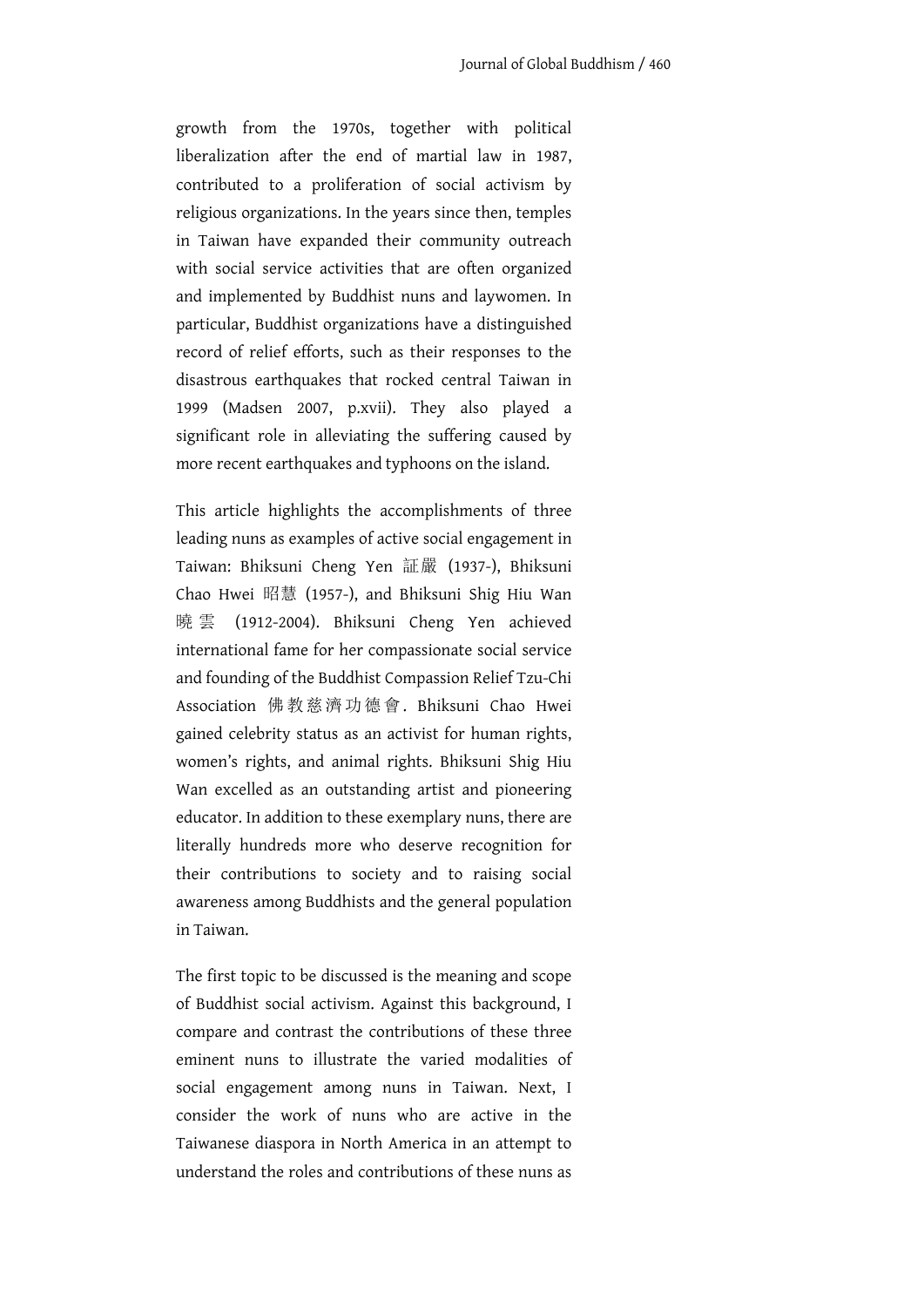they encounter new social realities. Finally, I reflect on the challenges that Buddhist nuns in Taiwan and North America have faced, the reasons for their successes, and the prospects for their work in future years. Methodologically, I apply a Buddhist feminist analysis in an attempt to understand issues of gender and authority in Buddhist societies and institutions in both local and transnational contexts.

#### Activism in Context

Although the meaning of the term "activism" may appear obvious, interpretations of the term vary in different cultural and historical contexts. In the Buddhist context, activism may include overt social and political activism—advocacy, marches, and civil disobedience—and also include quiet activism, such as counseling, caring for the needy (orphans, and the sick, frail, elderly, and destitute), community action projects, and a range of temple activities. In the Buddhist communities of Taiwan, as exemplified in the lives of these three Taiwanese nuns, we find that overt social and political activism is flourishing alongside quiet activism: in my observations of Taiwanese Buddhist nuns since 1973, I have noticed that traditional practices of tending to the spiritual and material needs of temple members and the surrounding community have continued, in conjunction with more highly organized and more widely publicized educational and social welfare activities. The aim of both approaches is social transformation, but social and political activism in this context refers to activities that overtly challenge social and political structures, whereas quiet activism is more consistent with traditional Taiwanese Buddhist practice. In the Taiwanese Buddhist communities of North America, however, the focus is more on quiet activism. Further, many Buddhists consider spiritual practice itself a means of social transformation that extends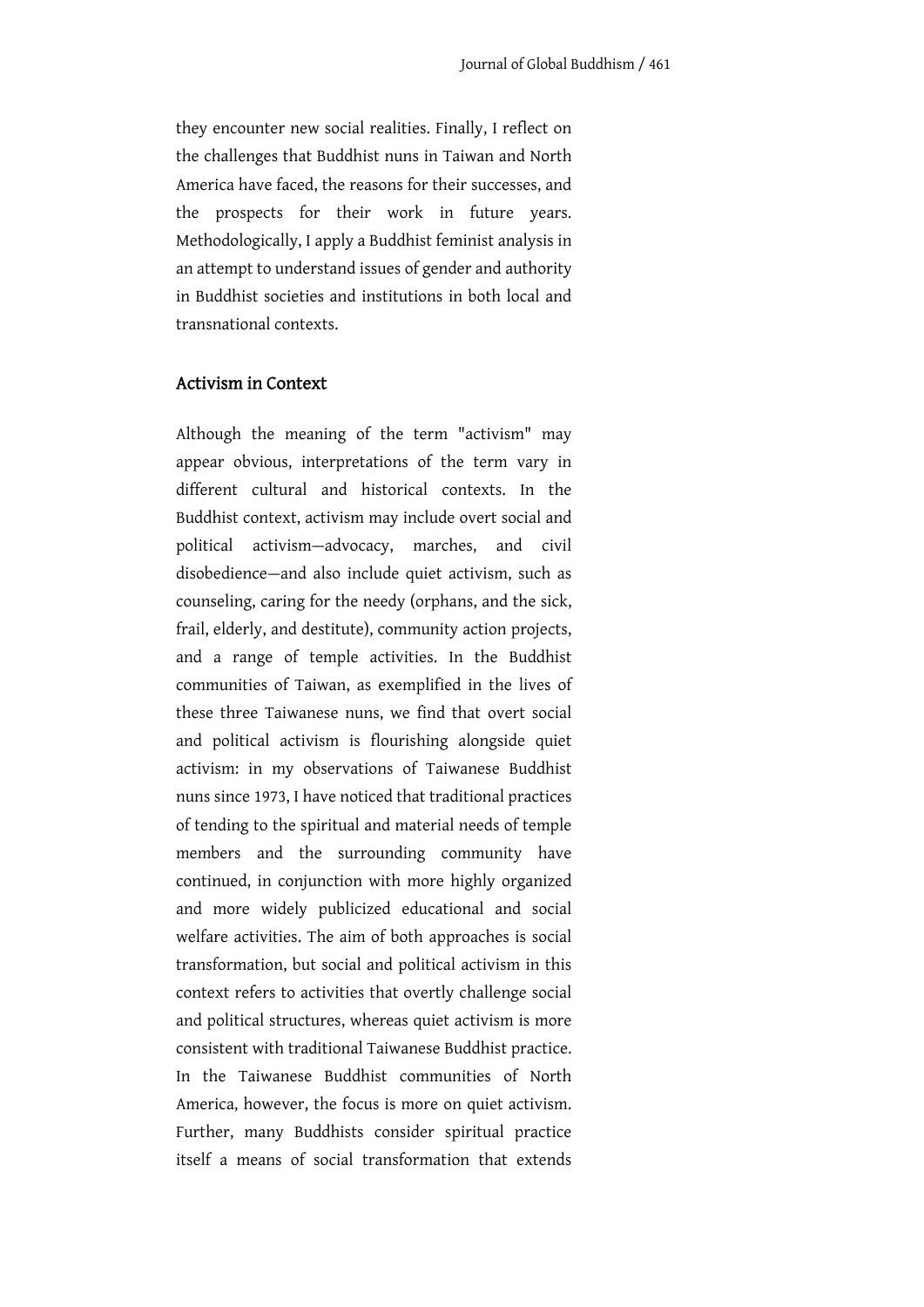beyond their own individual lives to the whole world. For example, Bhiksuni Shig Hiu Wan, who held both the Chan and Tiantai lineages, steeped two generations of Buddhist nuns in the tradition of "enlightening education" and trained them to manifest *prajna* (wisdom) in their lives and in their communities, both in Taiwan and abroad. For Mahayana Buddhists, actions motivated by compassion and implemented through skillful means (*upaya*) constitute *bodhisattva* activity and may be viewed as a form of activism. Form is less important than intention. Consequently, actions that contribute to spiritual or social transformation are perceived as valuable, whether studying Dharma, practicing meditation, standing in a picket line, or volunteering in a soup kitchen. In accordance with this principle, activism takes multiple forms in Taiwan and North America, influenced by the cultural perspectives, ethical values, and priorities of their surrounding communities.

Since Emperor Asoka initiated public works projects throughout northern India in the third century BCE, Buddhists from Sri Lanka to Japan have provided a wide range of social services for the common good. (2) Without fanfare, Buddhist temples were both the primary providers of social services and cultural centers for their surrounding communities. This tradition has continued up to the present day, expanding and becoming more visible in recent years. The recent surge in Buddhist social activism, especially in Taiwan, can be attributed to many salient factors. The combination of financial resources and human resources, facilitated by improved education, transportation, and communications, created the ideal circumstances for a new era in Buddhist social activism. An increase in disposable wealth made it possible to expand charitable activities, especially between 1971 and 1997. Also, the hard work and dedication of a new generation of actively engaged nuns created a new dynamism in these Buddhist societies. All these factors undoubtedly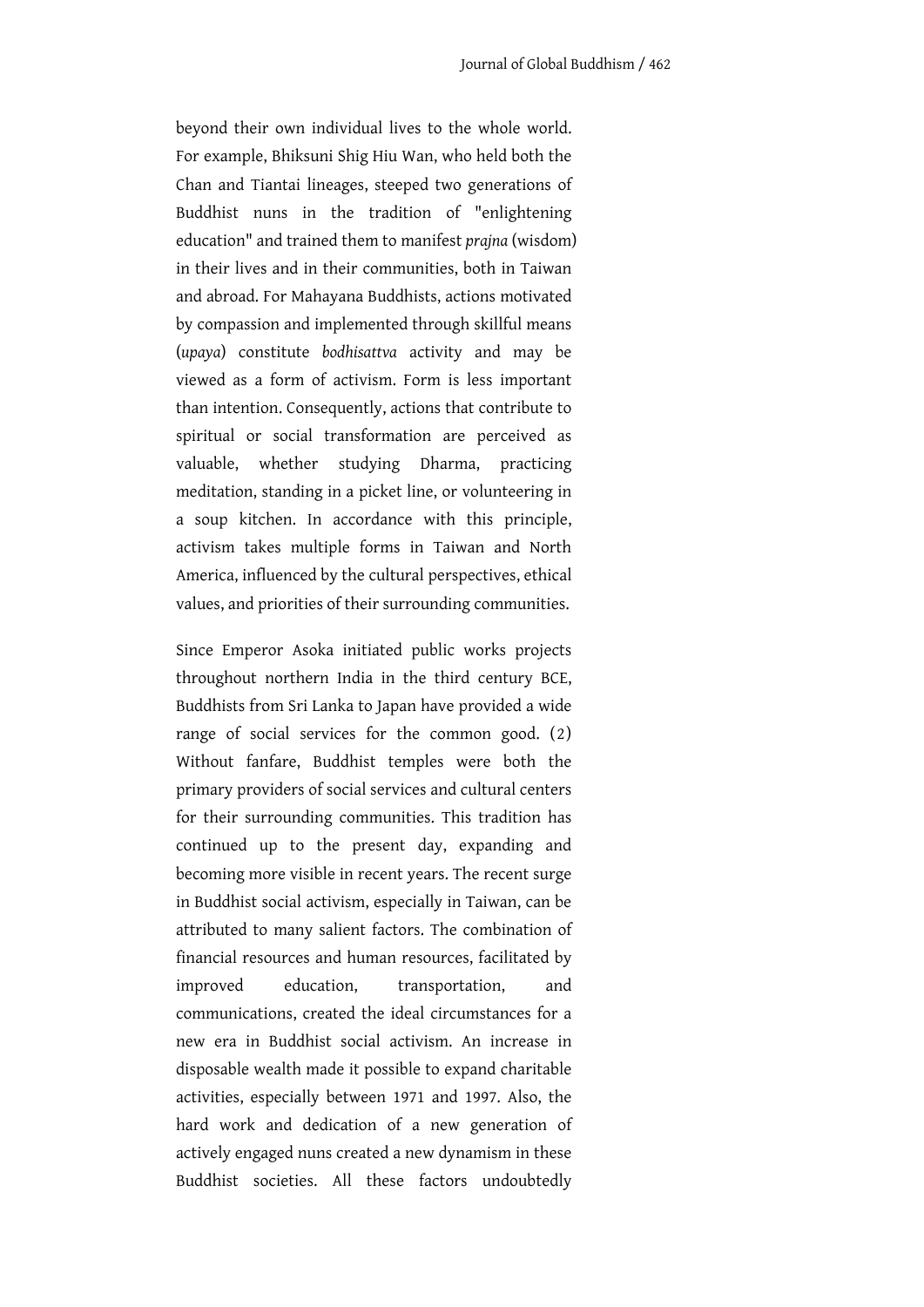combined to foster an upsurge when the KMT 國民黨 (Kuomintang) no longer curtailed Buddhist social activism. The new sense of social freedom that resulted from the lifting of martial law in 1987 contributed to more outspoken social activist agendas. With freedom of the press in 1988 came a flurry of new publications, radio programs, and television broadcasts that greatly facilitated the spread of Buddhist news and teachings.

## A New Generation of Buddhist Nuns in Taiwan

According to oral tradition, when the eminent Chinese bhiksu Taixu 太虛(1890-1947) visited Taiwan in 1917, he predicted that nuns would play an important role in the future of Buddhism there. It was not until 1952, however, that the first full ordination ceremony was held in Taiwan. Before that time, although it was theoretically possible for women to travel to mainland China to receive full ordination, most renunciant women were very poor, uneducated, and practiced what was known as the "vegetarian religion" (*zhaijiao* 齋教). These "vegetarian women" (*zhaig* 齋姑) had left secular life to devote themselves to Buddhist practice, but did not shave their heads or formally take monastic ordination. They lived in temples known as "vegetarian halls" (*zhaitang* 齋堂), which far outnumbered Buddhist temples (Jones 1999, pp.14-30). (3)

The arrival of monks from China in 1949, after the Japanese occupation, contributed to a resurgence of Buddhism in Taiwan. The new form of Buddhism that emerged could be distinguished from earlier eclectic forms of practice that mixed Buddhist, Taoist, and Confucian elements, and also from Japanese-style Buddhism. In 1953, one hundred nuns were ordained in the first Triple Platform Ordination ever held in Taiwan. ( 4 ) At this ordination, organized by the Buddhist Association of the Republic of China and held at Daxian Temple (Tainan County), eminent monks conferred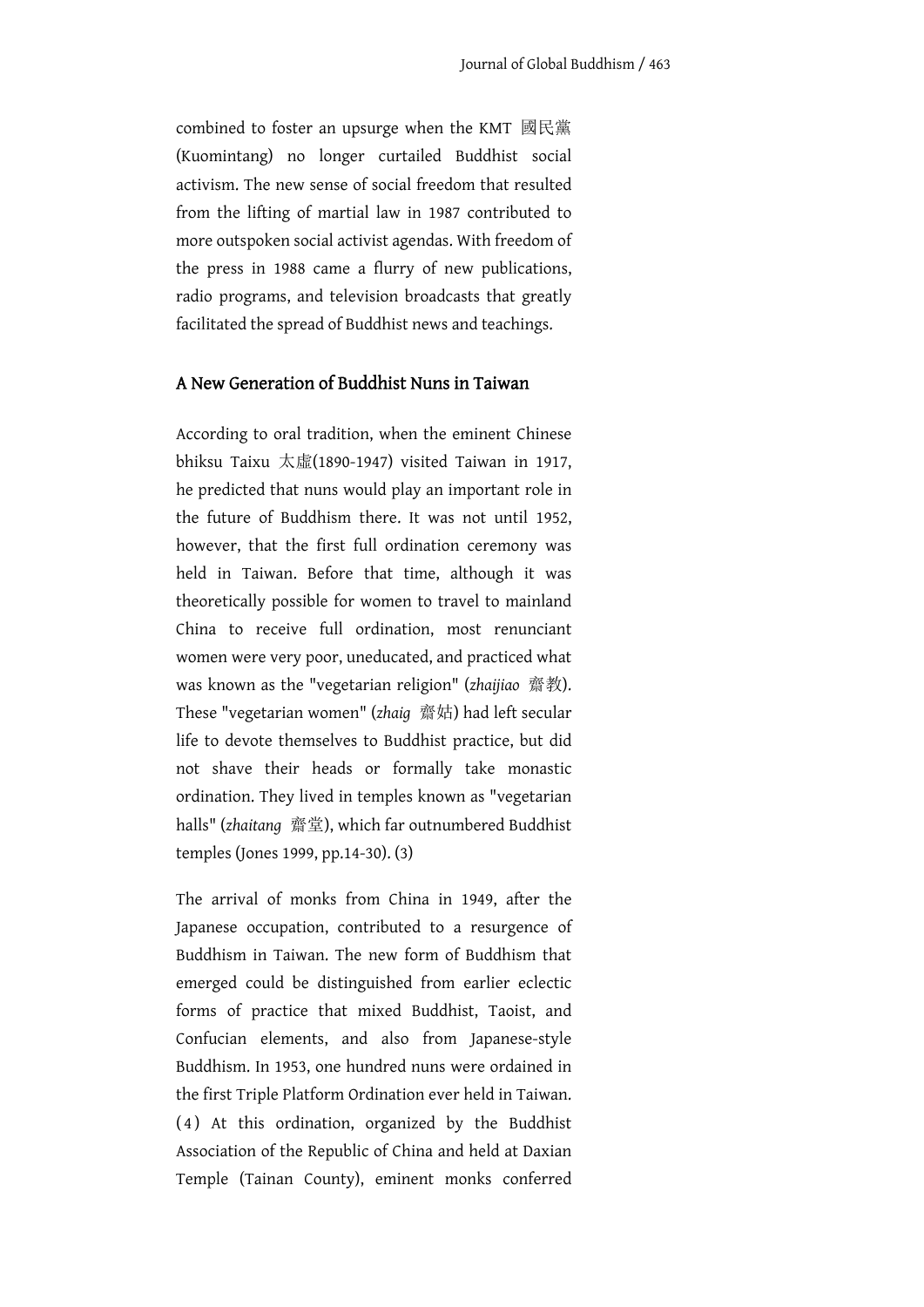novice precepts, full ordination precepts, and *bodhisattva* precepts in a grand ceremony that involved hundreds of monks, nuns, and laypeople. The first dual ordination, in which nuns received *bhiksuni* precepts from both *bhiksu* and *bhiksuni* preceptors, was held at Linji Temple in Taipei in 1970 and was supervised by Bhiksu Baisheng 白聖 (1904-1989) and Bhiksuni Tianyi 天乙 (1924-1980). It is estimated that 75 percent of the Buddhist monastics ordained in Taiwan since 1953 have been nuns (Li 2008, p.189).

When monks arrived from the mainland in 1949 and thereafter, they were not immediately welcomed with open arms. In addition to suspicions that there might be Communists among them, there was initially a fairly serious language gap. In the transition, the Taiwanese nuns helped them get established by introducing them to potential supporters, organizing Dharma events (*fahui* 法 會 ), cooking, fundraising, and helping construct and maintain temples. It is said that these refugee monks never forgot the kindness of the Taiwanese nuns and this symbiosis between monks and nuns continues to lend a special character to Buddhism in Taiwan. The nature of these relationships is distinctly patriarchal, with monks acting as benevolent father figures, while nuns discharged all domestic responsibilities. During the 1960s and 1970s, nuns began to receive more education and training. As they gained more experience, many nuns inherited or founded their own temples and began to assume leadership roles, both in the monastic community and in the lay community. Despite objections from some quarters, a Bhiksuni Association was established in 1996 that serves as a communications network for nuns throughout Taiwan. And, although the leadership of the Buddhist Association of the Republic of China (BAROC) is still exclusively male, some county Buddhist associations are now chaired by nuns. While *bhiksu*s occupy positions of authority and retain their dominance in Sangha matters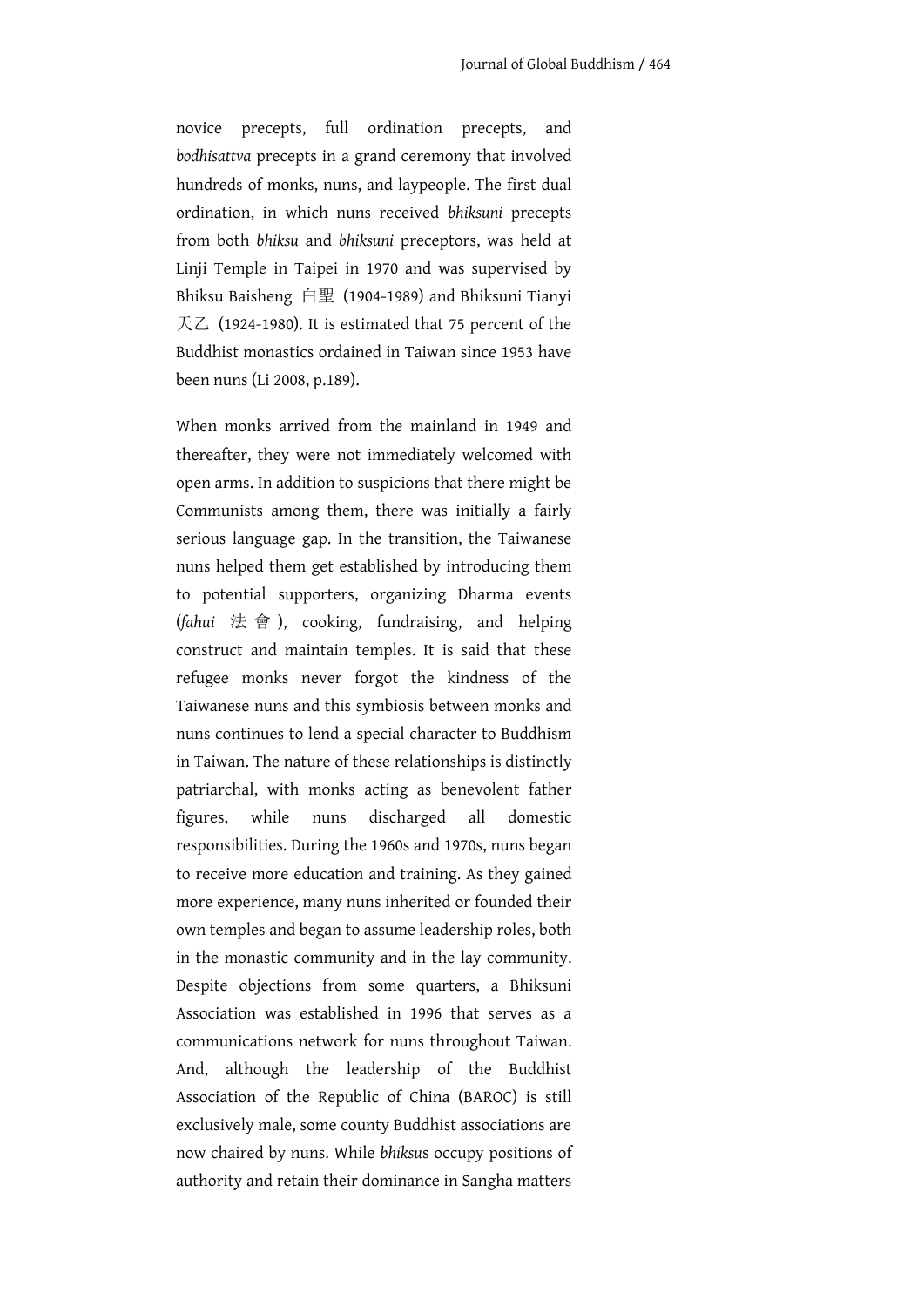and in Buddhist circles overall, many *bhiksuni*s manage their own monasteries independently and set their own agendas. They reap the benefits of full ordination and increasingly are well-educated; today a third have college degrees (Li 2008, p.189). Due to their hard work, sincerity, and active social engagement, nuns in Taiwan are highly respected, and supported by a grateful lay constituency.

#### Luminary Activist Nuns

Although an accurate understanding of Buddhist activism is not possible simply by considering the most illustrious cases, the lives of certain leading figures are emblematic of the options open to nuns in Taiwan today. Although Buddhist structures in Taiwan remain quite hierarchical and women rarely occupy positions of leadership, three nuns have broken through boundaries in unprecedented ways. The diverse paths they have chosen typify the many paths open to Buddhist nuns and to Buddhist women more broadly. Each story is extraordinary and each has inspired thousands.

One Taiwanese nun who became a legend in her own time was Bhiksuni Cheng Yen, who founded the Buddhist Compassion Relief Tzu Chi Association in 1966. According to her biography, which can be found in many official Ciji publications, she was challenged by Christian missionaries who criticized Buddhists as passive. She responded with a determination to actively alleviate the sufferings of the needy and began by asking housewives to set aside a few pennies from their grocery allowances each week for charity. This endeavor led her to found the Buddhist Compassion Relief Tzu Chi Association, a relief organization that sends missions to disaster areas around the world and funds local and international projects focused on medical care, education, and environment. The organization boasts five million supporters and over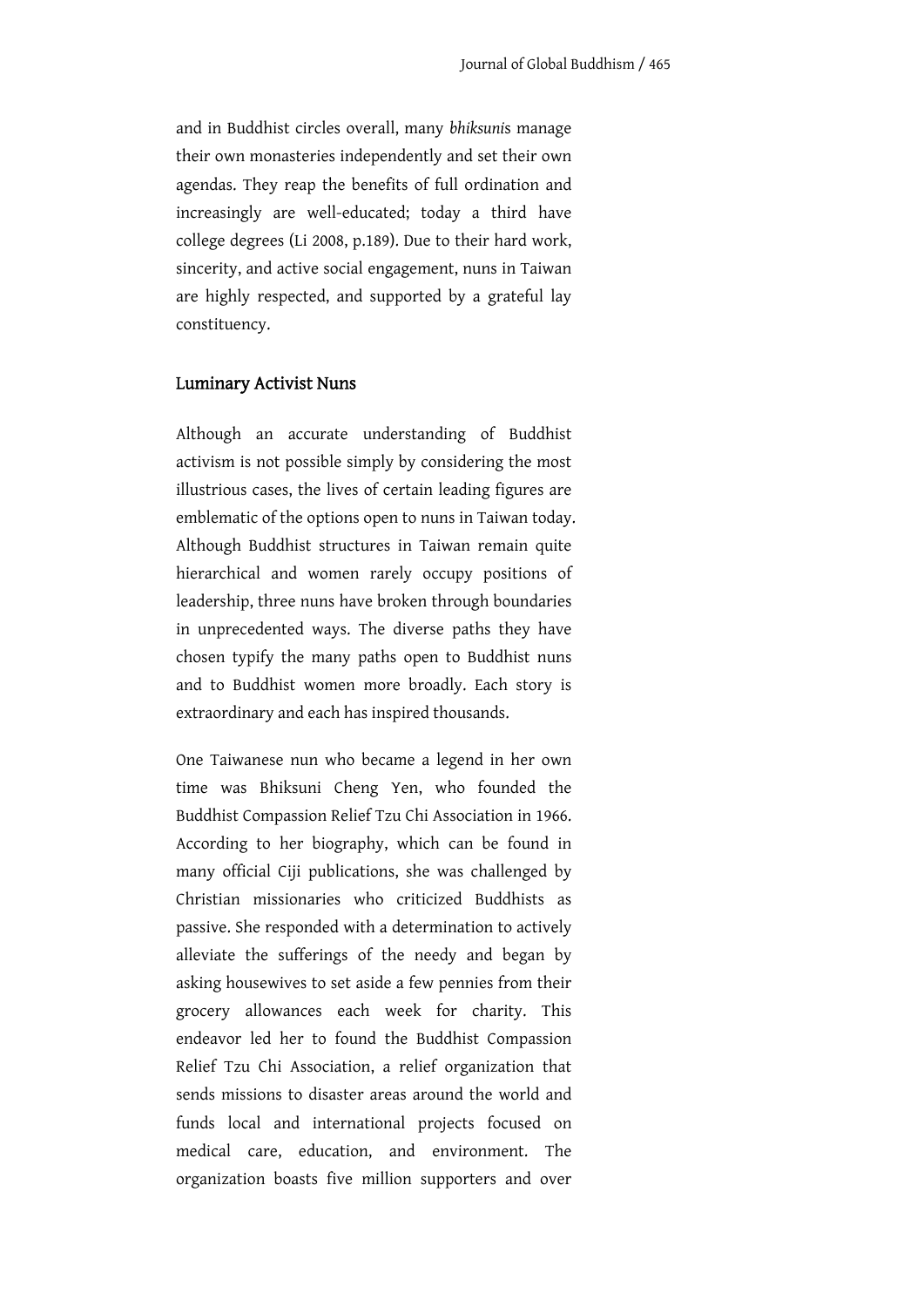30,000 certified "commissioners." Venturing into Afghanistan, Bangladesh, and fifty-five other countries, Tzu Chi has disciplined teams trained and willing to provide emergency relief services around the world. It even runs a free clinic in downtown Honolulu with a fully qualified staff of volunteers. Bhiksuni Cheng Yen was awarded the Eisenhower Medallion for her contribution to world peace and understanding in 1994, the Magsaysay Award for community leadership in 1991, and was nominated for the Nobel Peace Prize in 1996.

Another leading Taiwanese nun is the outspoken Bhiksuni Chao Hwei, who is considered to be rather radical by many Taiwanese Buddhists. Born in Burma in 1957, she studied in the Department of Chinese Literature at Taiwan Normal University. After becoming a nun at the age of twenty-one, she became the first Buddhist nun to teach in a public high school and went on to teach at Fu Ren Catholic University. Now a professor of religion and director of the Research Center of Applied Ethics at Hsuan Chuang University, she is a prolific writer and well known for her advocacy work for human rights, animal rights, and environment. Never one to be shy of the press, she is a skilled strategist who has faced considerable opposition in her many battles. Although she declined an invitation to become vice-mayor of Nantou Province, citing separation of religion and politics, her work is highly political, especially as related to such issues as environmentalism. She created a major stir by having eight people rip down posters of the Eight Special Rules that subordinate nuns to monks, on national TV, just as H.H. Dalai Lama was due to arrive on a visit to Taiwan in 2001. (5) Her courageous work for women's rights causes discomfort among many people, especially monks, as she challenges authority and traditional assumptions about Buddhist women and the interpretation of certain Buddhist texts regarding women's roles. Her candid condemnation of corruption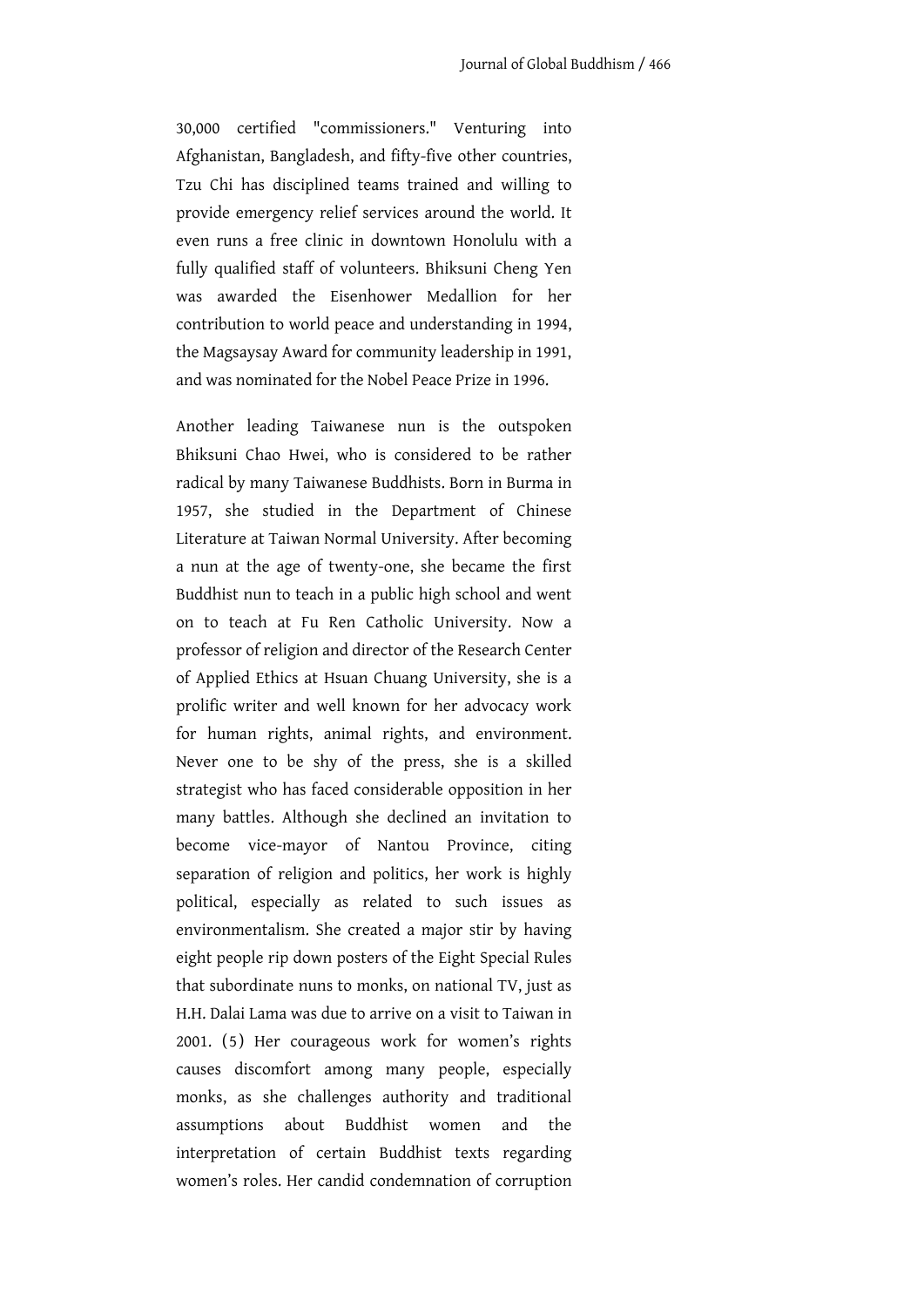in the monastic order also has caused discomfort, especially among those who may have something to hide.

Bhiksuni Shig Hiu Wan was born in Guangdong Province in 1912. She was a pioneer who overcame many barriers in her lifetime, especially in the field of education. Her accomplishments as an upper-class, educated, and cosmopolitan woman were many when, at the age of forty-six, she broke with tradition and became a nun. Her decision challenged prevailing perceptions of both Buddhism and of women. An outstanding Chan painter and poet, she studied and taught at Shanti Niketan University in Bengal for six years before arriving in Taiwan in 1966 to teach at the Chinese Cultural University at Yungmingshan—the first Buddhist nun to teach at a university in Taiwan. She founded the Institute for Sino-Indian Buddhist Studies to train Buddhist nuns and laywomen from Taiwan and the Chinese diaspora in what she called Prajna Chan or Enlightened Education. In 1976, with Richard Gard, she initiated the International Buddhist Studies Conferences, a distinguished achievement for which she has never been properly credited. Her leadership helped strengthen a growing international Buddhist women's movement, as well as Buddhist meditation practice and fine arts in Taiwan. At the age of seventy-six, she overcame many obstacles to establish Huafan University, now one of the leading institutions of higher education in Taiwan. She passed away in 2004 at the age of ninety-two.

## Images of Activism

Each of these three exceptional nuns has taken a unique approach to social activism. Bhiksuni Cheng Yen has focused her work primarily on providing medical care to the needy and the general public by establishing hospitals, clinics, a bone marrow registry, and the Tzu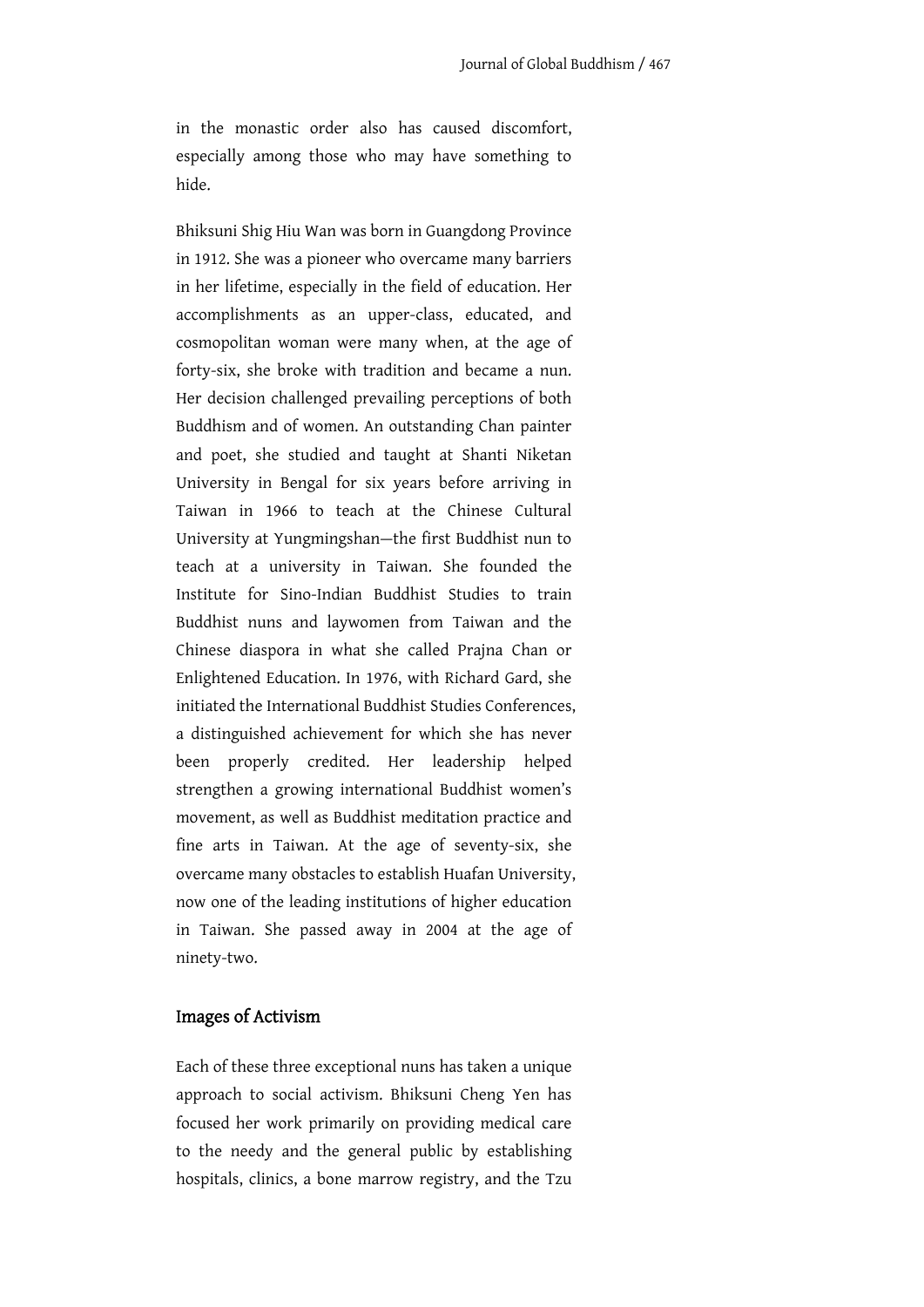Chi College of Medicine. Through Tzu Chi Foundation, she has contributed substantially to emergency relief efforts both in Taiwan and in crisis areas around the world. In 1998, she established Da Ai Television Station to provide the public with positive, nonviolent news coverage and programming. In recent years, she has expanded her work to include care for the environment, encouraging followers to recycle and live simply.6 She does not speak from a standard feminist position, explicitly challenging patriarchal values, even though three-quarters of her followers are women ("blue angels"). Instead, she exhorts her followers to practice the "feminine" virtues of compassion and self-sacrifice. Chien-Yu Julia Huang and Robert P. Weller point out that Tzu Chi propagates the virtues traditionally assigned to Chinese wives and mothers, and then universalizes them to society at large (Huang and Weller, 1998). (7)

Bhiksuni Chao Hwei has focused her work primarily on human rights, especially women's rights. She is actively engaged in the political arena, where she organizes public protests on behalf of animal rights, speaks out against corruption, opposes the death penalty, and leads Free Burma protests. She pursues an active academic agenda of teaching, administration, and research, publishing widely on topics of social concern. Her work is explicitly feminist; for example, she denounces and seeks to dismantle what she calls the "gender order," namely, the social order that privileges men over women and the institutional subordination of nuns.

Bhiksuni Shig Hiu Wan focused her work primarily on education, specifically Buddhist education and culture. Although she did not explicitly employ feminist language, she was confident about women's capabilities and nurtured them. She trained her student nuns to be self-reliant and to "learn everything," not just *sutra* studies and meditation, but also Chinese brush painting,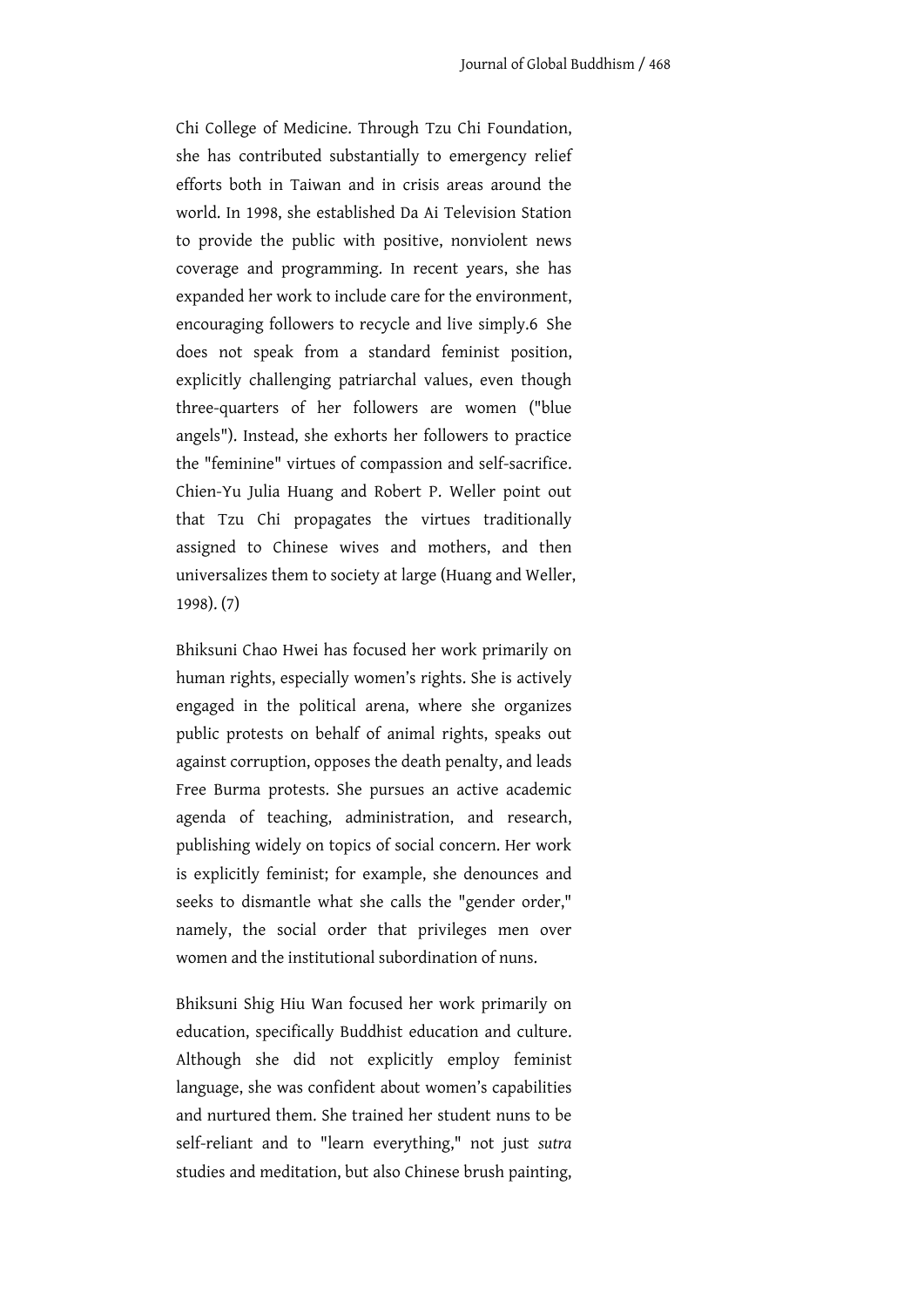*taiqi* (*taichi*), organizational management, and agriculture. Although she may not have seen herself as a social activist in any typical sense, she actively transformed social values in Taiwan by promoting Buddhist higher education for nuns in Taiwan. She helped gain acceptance for the idea that Buddhist nuns were not only capable of pursuing higher education, but were also fully capable of independently establishing and administering their own educational institutions. The Lotus Ashram and Institute of Sino-Indian Studies that she founded were open to overseas students from Southeast Asia and elsewhere and included training in painting, calligraphy, meditation, chanting, publishing, agriculture, conference organization, vegetarian cooking, and *taiqi* as integral components of the curriculum, providing practical skills and experience that students could then teach others. Although there were others who valued education for nuns, such as Bhiksuni Ruxue 如學 (1913-1992), Shig Hiu Wan's intensive education and training programs were unique in nurturing successive generations of well educated and competent Buddhist nuns who returned to their home temples and applied what they had learned to benefit society.

In addition to these three illustrious nuns, Buddhism in Taiwan has benefitted from the efforts of innumerable socially engaged nuns who are less well-known, but whose activities are regarded as equally significant in their own localities. In virtually every town in Taiwan, nuns run kindergartens, organize youth camps, distribute provisions to the poor, care for the disabled, and operate daycare facilities for the elderly. As rapid urbanization has disrupted traditional family structures based on filial piety, creating gaps in the social fabric, Buddhist nuns have stepped in to mend them. In addition to overt social assistance, nuns at hundreds of temples in Taiwan organize education programs to instill values in children and chanting events to help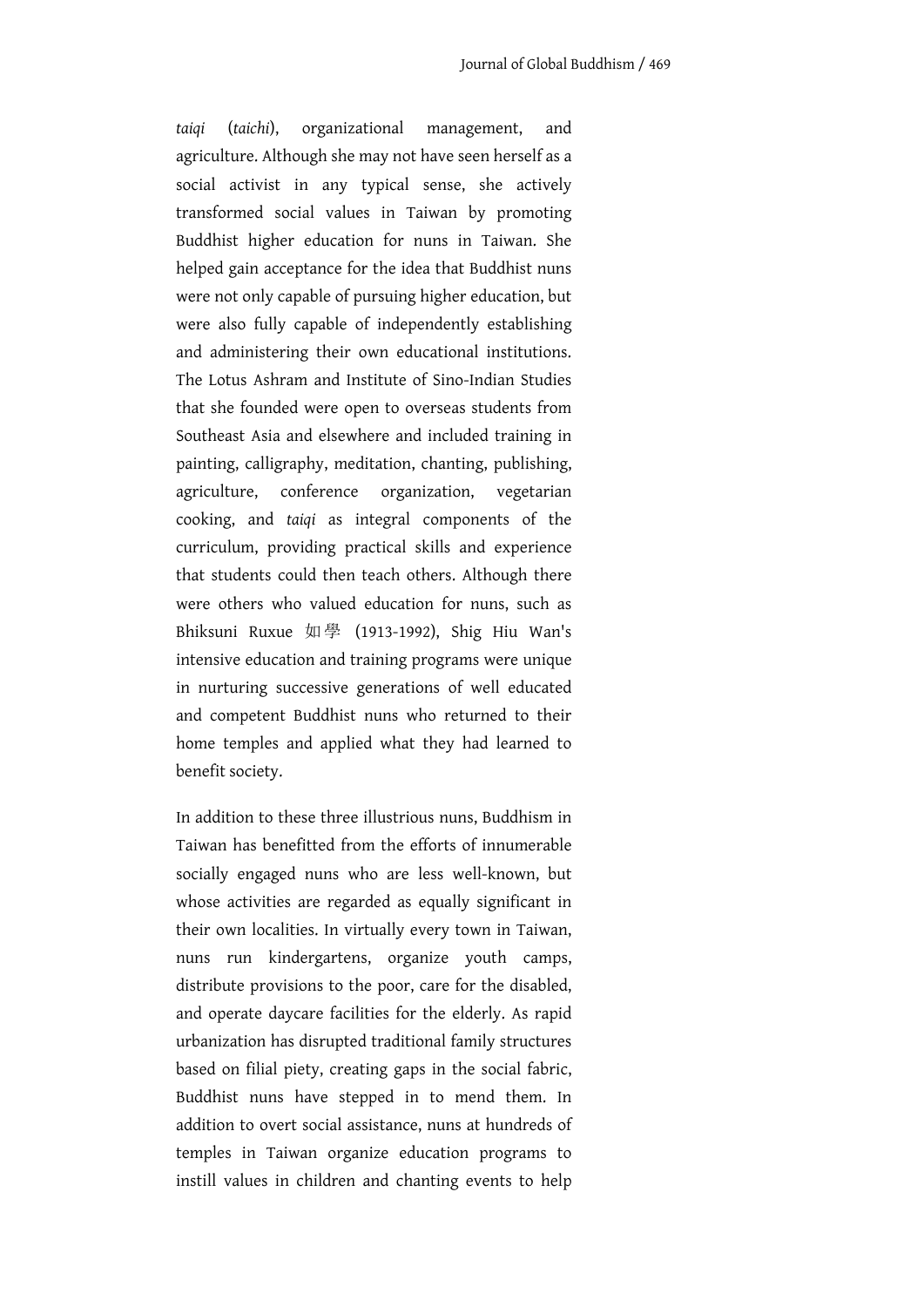elders spend their time meaningfully. Contributions to the social welfare by very traditional nuns who provide healing, guidance, and rituals for believers are also deserving of recognition. An example is Bhiksuni Fuhui 福慧 (1930-1985) of Da Xingshan Temple in Miaoli County, who is credited for the miraculous healing power of the water she blesses. (8) Another example is Bhiksuni Dijiao 地皎 (1954-) of Xiangde Temple, who is famed for her ability to foresee natural disasters and conduct rituals to Ksitigarbha Bodhisattva to mitigate the sufferings they cause (Li 2006, p.194). Nor are the compassionate activities of nuns limited to human beings; many nuns' communities protect and care for stray animals. It may also be argued that nuns contribute to society by promoting vegetarianism, which saves the lives of countless animals annually and brings health benefits to human beings as well.

From these synopses of luminary and less visible activist Buddhist nuns in Taiwan, I would like to draw a few preliminary conclusions. First and most obvious is that the activism of Buddhist nuns takes many different forms in Taiwan. From the confrontational methods of Chao Hwei to the artistic and contemplative methods of Shig Hiu Wan, Buddhist nuns have expressed their social concerns and acted on them in a variety of creative and innovative ways. Second, Buddhist nuns have done groundbreaking work in the field of social activism, both in Taiwan and internationally. The fact that Buddhist nuns in Taiwan have started hospitals and universities sends a strong message that women are capable and dedicated to the public good. Third, the social activism of Buddhist nuns is often unrecognized, ignored, or belittled. Most nuns in Taiwan do not speak foreign languages, which limits their engagement with the international community and is one reason the work of many of them is little known outside Taiwan. Most nuns work quietly and conscientiously without seeking attention to themselves. Fourth, despite their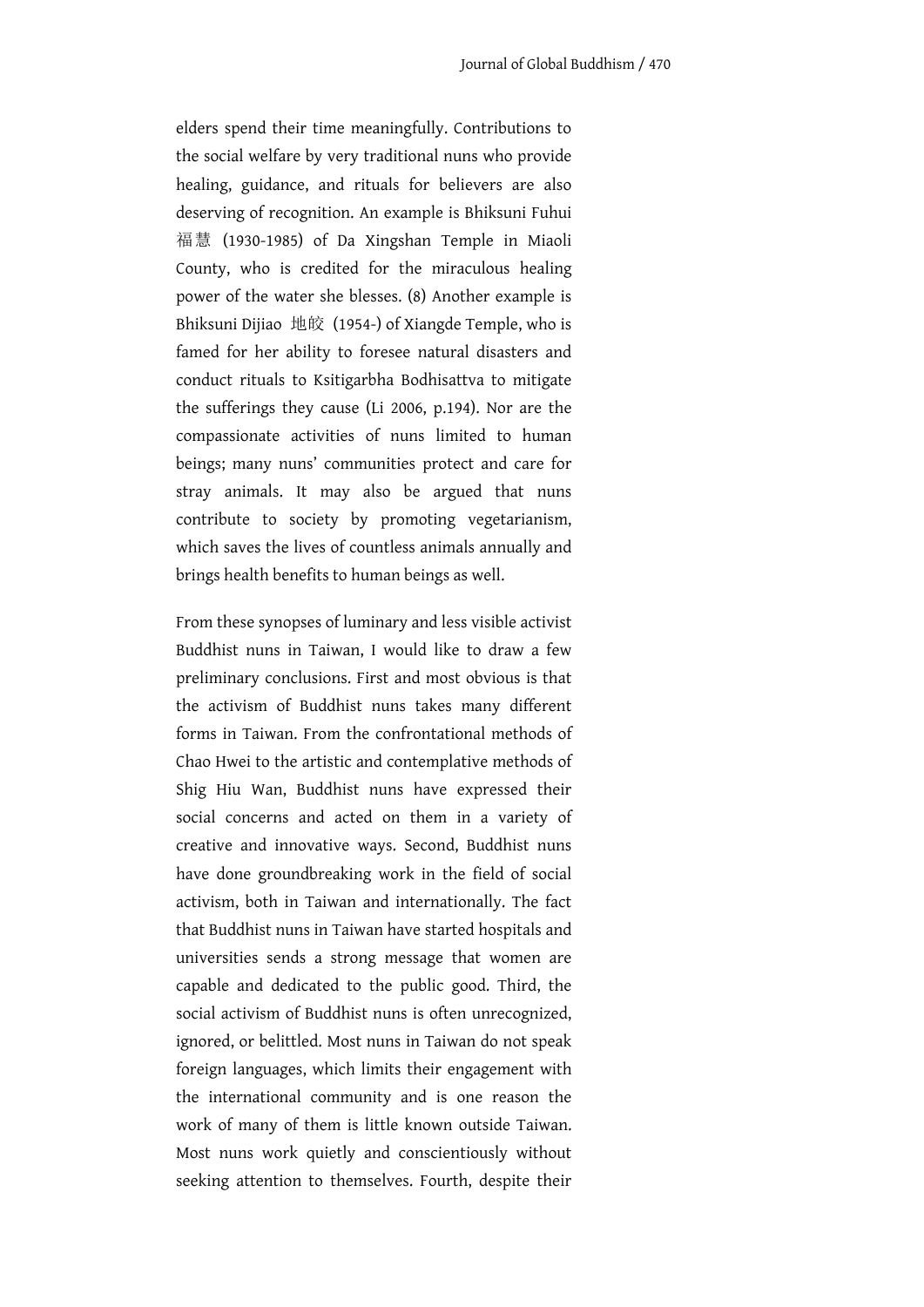humble profile, the social engagement of Buddhist nuns in Taiwan is fully supported by a laity that recognizes, values, and supports their compassionate social engagement.

From a Buddhist perspective, social service activities are certainly meritorious, in that they aim to alleviate the sufferings of living beings. The relative merits of contemplative practices and socially engaged practices are open to debate, however. For Buddhists, social transformation ultimately depends on individual transformation, which entails mental cultivation to eliminate the mental defilements—primarily greed, hatred, and ignorance—that are the root causes of personal and social problems. From a secular perspective, social activism ultimately means transforming the institutional structures that perpetuate poverty, oppression, violence, crime, and so forth. Both Buddhist and secular perspectives acknowledge that, while social services are very helpful, often life-saving, they are generally limited in scope and can only provide temporary solutions to human problems. An ideal solution would be to incorporate both these approaches.

In analyzing the social engagement of Taiwan's nuns, the distinction between social welfare services and activism in a broader, socially transformational sense is germane. Temporary measures to relieve suffering are integral to the Buddhist principles of loving kindness and compassion, but the definition of Buddhist social activism may also be broadened to include redressing the political, economic, and social inequities that make these measures necessary in the first place. A constructive theory of Buddhist social activism would therefore recognize that the psychological or existential causes of suffering can be addressed through mental cultivation, whereas the political, economic, and sociological causes of suffering that can be addressed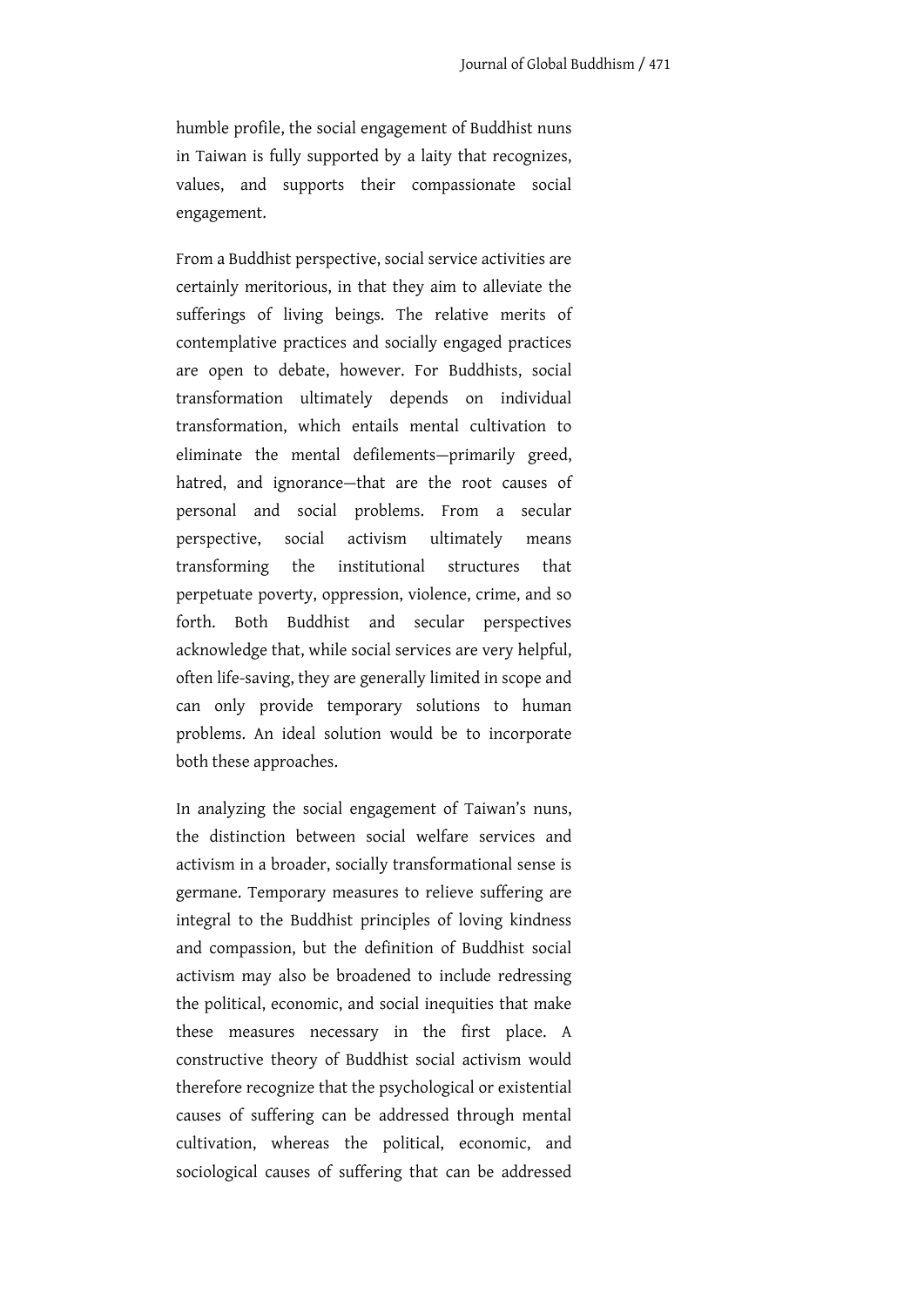through structural change. The issue remains controversial in Taiwan, however. Especially among Pure Land practitioners, chanting the name of Amitabha Buddha and other contemplative practices are valued more highly than social welfare activities. This sentiment is echoed by Sri Lankan nuns who, when pressured to volunteer in hospitals and kindergartens, say that they did not become nuns to do social work, but to achieve liberation.

Methodologically, it is also critical to examine the notion of social engagement among nuns in Taiwan from a feminist perspective. The question of whether Asian Buddhist women feel a special obligation to create merit because of some perceived moral inferiority must be examined. The idea that being reborn as a woman is the result of unwholesome actions in the past can lead to the assumption that women are a lower rebirth. This idea has led many women, especially in Taiwan, to regard a male body as preferable to a female body. (9) This idea may then be used to justify women's subordination and give rise to gender injustice and social problems such as sex trafficking.(10)

### Taiwanese Nuns in North America

Turning now to Taiwanese nuns living and working in North America, we see quite a different picture. Especially since the 1970s, numerous Chinese Buddhist temples have been established in the United States and Canada, the majority led by nuns from Taiwan. Following closely on the heels of the Taiwanese diaspora to North America, nuns have been pioneers in establishing Buddhist temples from San Diego to Montreal. These temples replicate the nature and organizational structure of their home temple in Taiwan, but with significant differences, due to the different needs of the North American communities that they serve. In my observation, one major difference is the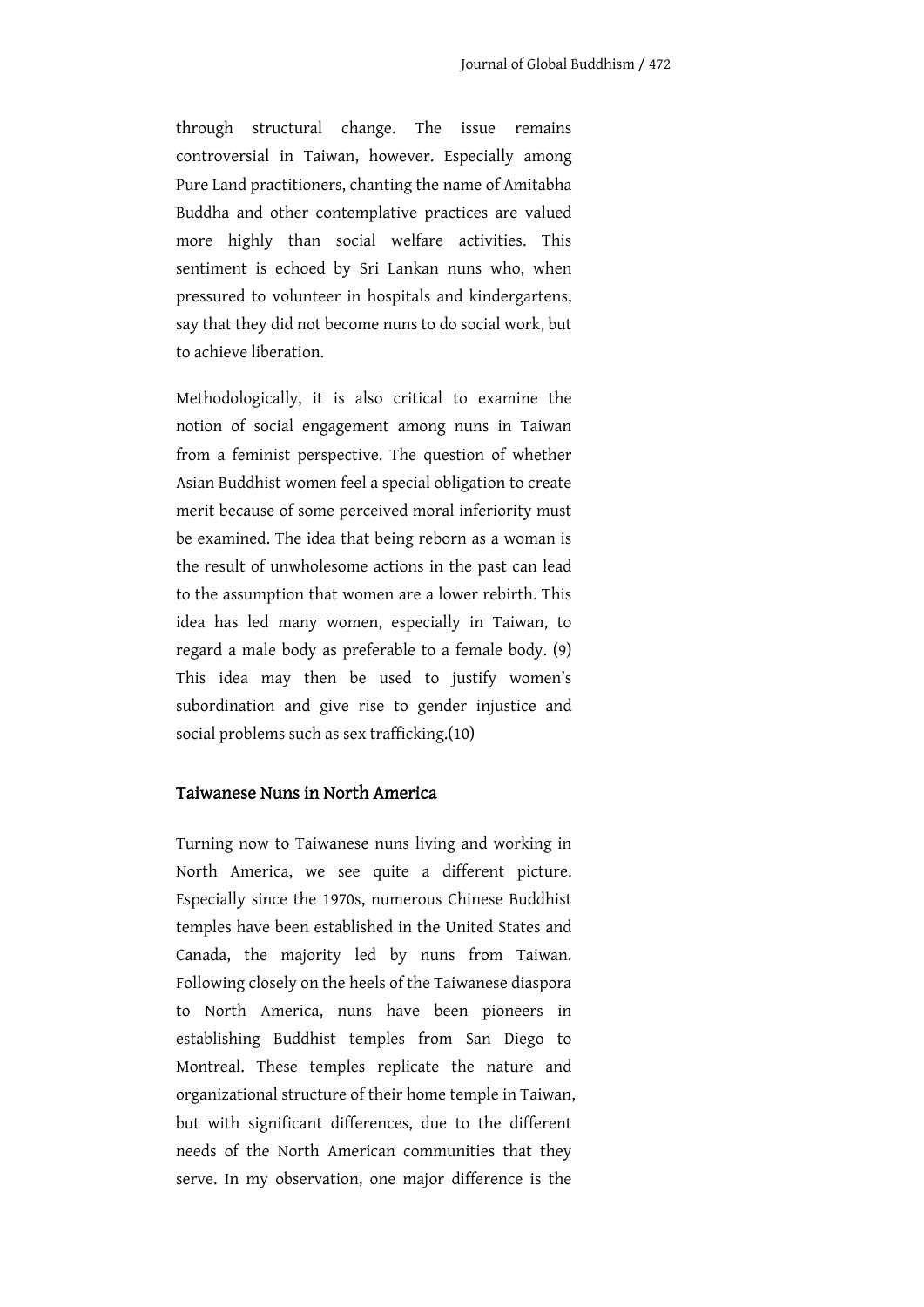muted, less visible nature of social activism among Taiwanese nuns in the North American context. It is important to explore some of the factors that contribute to this phenomenon.

The efforts of Buddhist nuns in North America are dedicated primarily to serving the needs of an immigrant population. For the most part, members of the Taiwanese immigrant community are upwardly mobile professional business people, but almost all face a period of socio-economic adjustment when they arrive in North America. Their adjustment to life in a new land is generally cushioned by association with others who speak Taiwanese and who have gone through a similar process of acculturation, familiarizing themselves with new faces, customs, government regulations, systems of property management, and commerce. Many members of the immigrant community are struggling with issues of cultural adaptation, economic dislocation, and language differences, including communication gaps with the majority population, different segments of the Chinese immigrant population, and between generations. For many immigrants, the nearest Chinese Buddhist temple is a reliable source of refuge, information, and contacts. Even if all the congregants are not Taiwanese, new immigrants generally feel a welcome sense of security and community at the temple.

The nuns who run the temples are part of an extensive network of congenial people who visit the temple. Even if people are not religious, they often turn to the nuns in times of need, especially when there is a death in the family or any emergency. The nuns support them with counseling, solace, funerals, and other religious services upon request. They organize regular and periodic Dharma events and receive visitors to the temple throughout the year. The nuns not only provide religious services and counseling, but are also adept at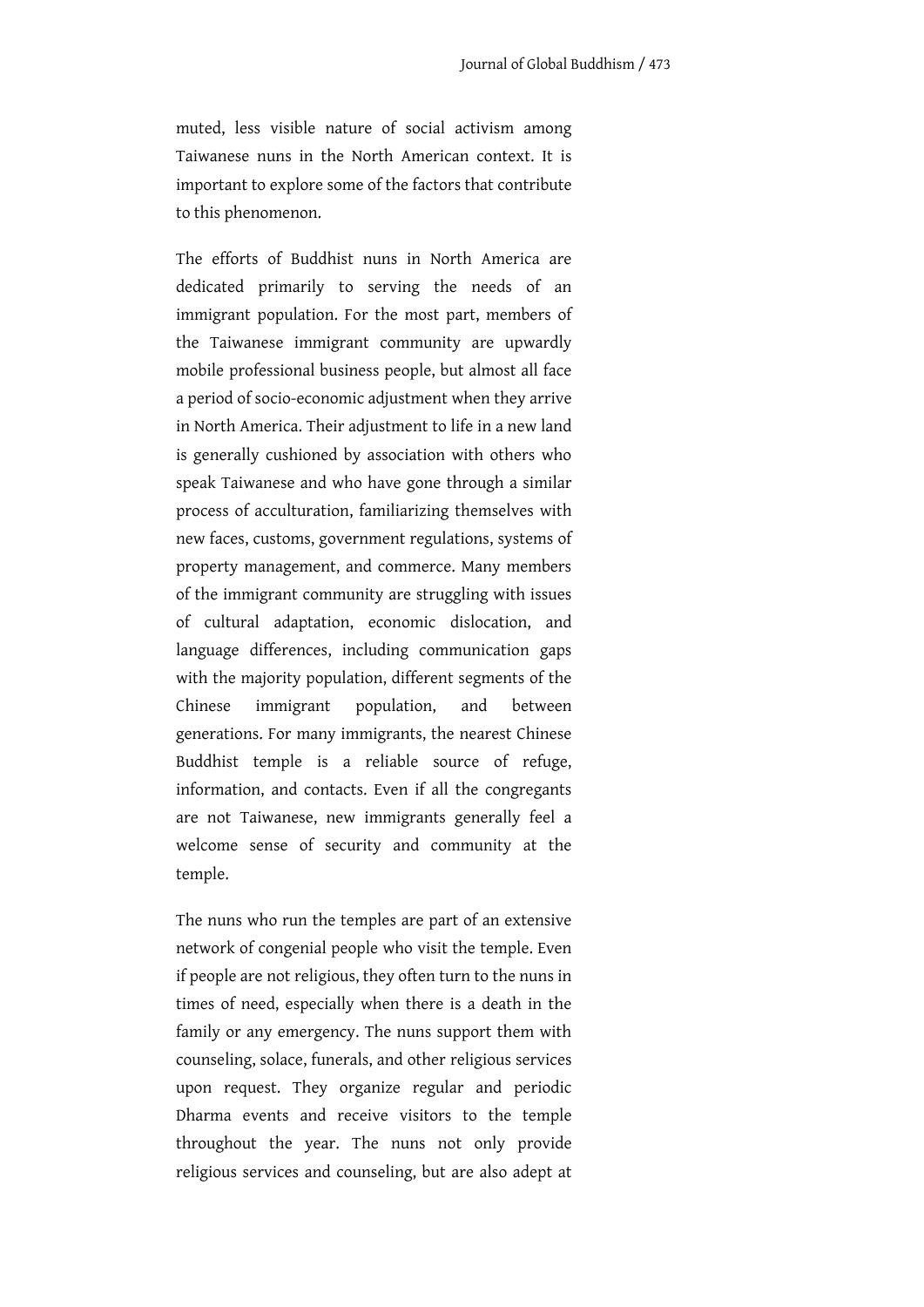directing newcomers to useful resources. Their compassion and expertise are usually reciprocated in some form, whether material or otherwise, sometimes quite generously. In addition to their personal spiritual practices, the nuns discharge their ritual responsibilities at the temple, shop, cook for themselves and their lay followers, organize Dharma events, and perform innumerable mundane tasks. Through their selfless service, the nuns gain the respect of the community and a network of trusted devotees and affiliates.

In some ways, the lives of these nuns represent a reversal of the traditional pattern; instead of the lay followers serving the needs of the Sangha, the nuns often serve the needs of the laity. They depend upon the lay community for support to keep the temple running, which is not as easy to manage as in Taiwan, due to the additional demands of living in a foreign country. Members of the lay community in North America usually do not have as much disposable income as they did in Taiwan. Even those who were well-to-do in Taiwan and entered the country on an economic incentive scheme must struggle to get their businesses established in an unfamiliar environment. Consequently, nuns generally do not have the large, loyal, and generous followings that they have in Taiwan, since people are very busy and do not have as much time and opportunity to participate in activities at the temple. Their social service responsibilities have increased, but their activities remain within the limited sphere of their temple community.

Many factors combine to limit the social activism of nuns in the diaspora. First, and perhaps primary, is the character of the immigrant community they serve. The nuns tend to the traditional religious and cultural needs of Chinese-speaking immigrants and are dependent upon them for economic support. The services they provide, especially funerals and other merit-making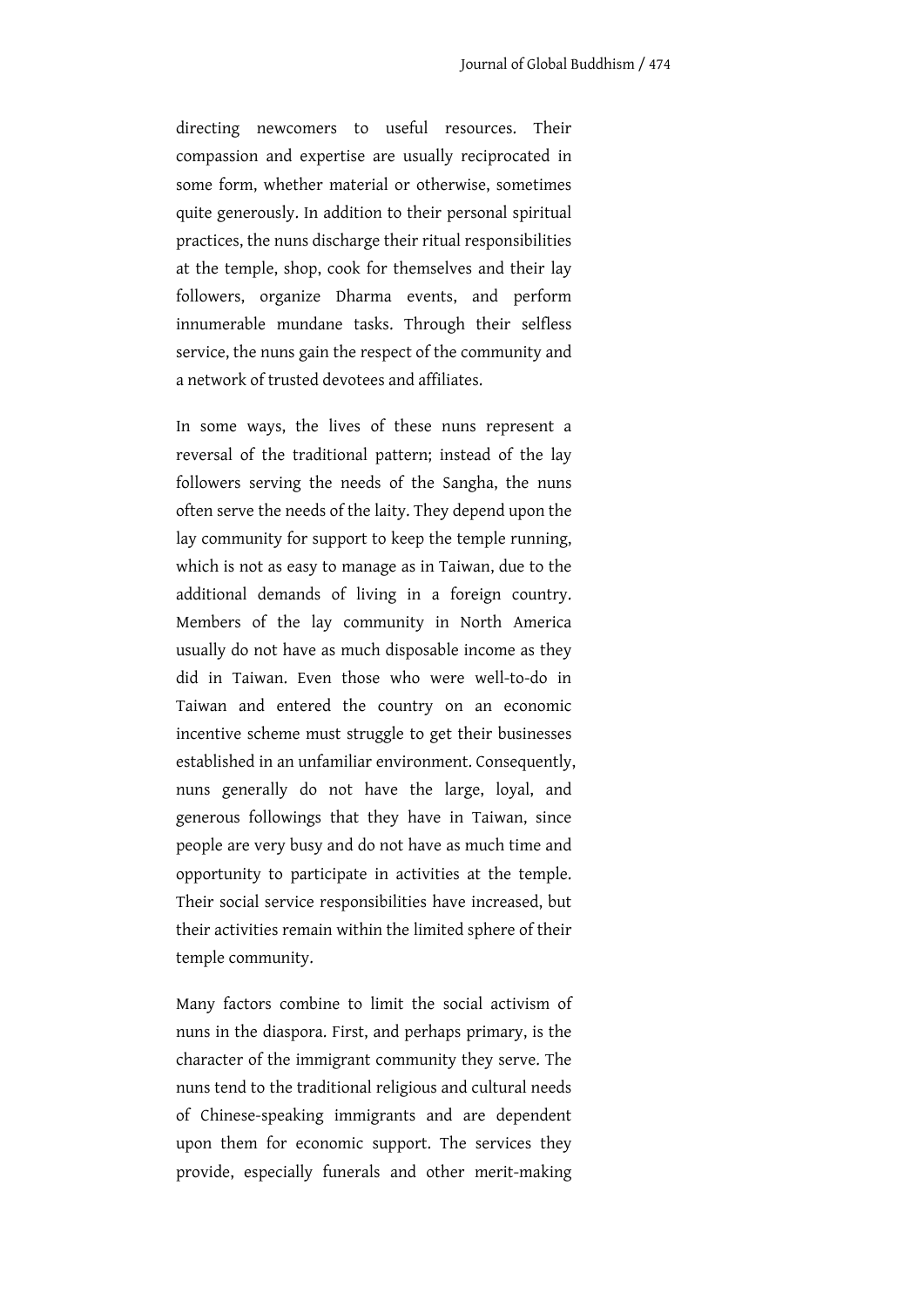activities, are essential to the Taiwanese immigrant population, such that the nuns' efforts are focused almost entirely within their temple communities. Taiwanese Buddhists are well-known for their generous support of temples and monastics; however, because many in North America are working to establish their businesses, they may have less time and fewer financial resources to donate. In addition, the majority of Taiwanese nuns living in the United States and Canada are not fully conversant in English. As a consequence of linguistic and cultural affinities, the temple serves as a social center, a spiritual refuge, and an invaluable source of cultural identity in what can otherwise be an intimidating and alienating foreign environment. However, although the nuns are central to the social and spiritual life of overseas communities, they are simultaneously marginal to the broader society by virtue of their limited English competency and economic dependency. Also, the number of nuns in North America is far smaller than in Taiwan and their temples are located further apart, which limits their interactions with each other and keeps them close to the temples they serve. The activism of most Taiwanese nuns in North America is therefore typically subdued and limited to their own congregations and networks. Most do not venture far beyond the overseas Chinese community or take on large-scale social service projects, much less endeavor to transform social or institutional structures.

Further, some nuns working with the Taiwanese immigrant community in North America belong to organizations headed by monks and have limited decision-making power. Leading monks in these organizations often have the power to assign nuns to specific temples and responsibilities, in contrast to the autonomy and independence of many activist nuns in Taiwan. Some organizations, such as Foguangshan (佛光 山), regularly rotate nuns among their affiliated temples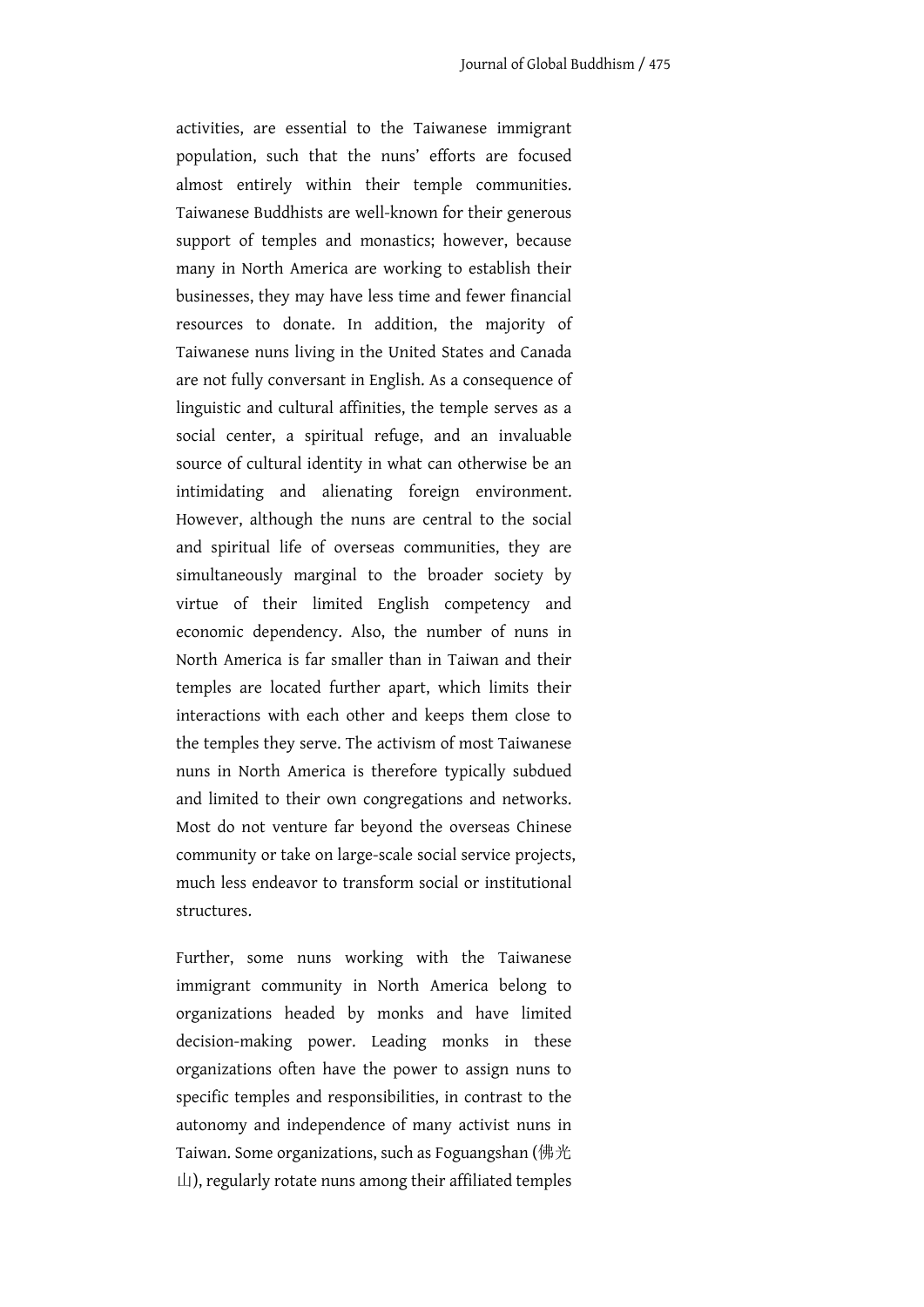in Taiwan and North America. This system of rotation makes it difficult for the nuns to plan and implement ongoing social service activities. The fact that they may be reassigned after a year or two diminishes the incentive to begin projects that they may not be able to complete. Individual initiatives by nuns may even be discouraged, whereas diligent participation in activities initiated, sanctioned, and directed by the home temple in Taiwan are rewarded. Nuns in these organizations are generally dissuaded from cultivating their own cohort of supporters, which may limit the funds they have for initiating social service projects. Monks who belong to these groups are also expected to live up to the organization's expectations, but seem to enjoy greater freedom and mobility. They are frequently invited to give talks at temples around the world and receive substantial donations, unlike most nuns of their organizations.

Many nuns who are not affiliated with large organizations may travel freely back and forth from Taiwan to North America. Some nuns maintain temples in both Taiwan and North America, spending half the year in each place. Groups of supporters from Taiwan regularly visit temples in North America for special events, while immigrants also go back to Taiwan to participate in activities organized by Taiwan-based Buddhist organizations that reach out to the Taiwanese diaspora. This modern-day pilgrimage to and fro between Taiwanese and North American Buddhist temples enables nuns to exchange information and develop solidarity with other Buddhist women. In some ways, the nuns become more sophisticated due to this transnational exchange; in other ways, moving between familiar Taiwanese enclaves, they may confine their activities to relatively prosperous Taiwan Buddhist communities and make little progress in overcoming the discomfort and fears they feel in American society. Their innocence can easily be taken advantage of, as was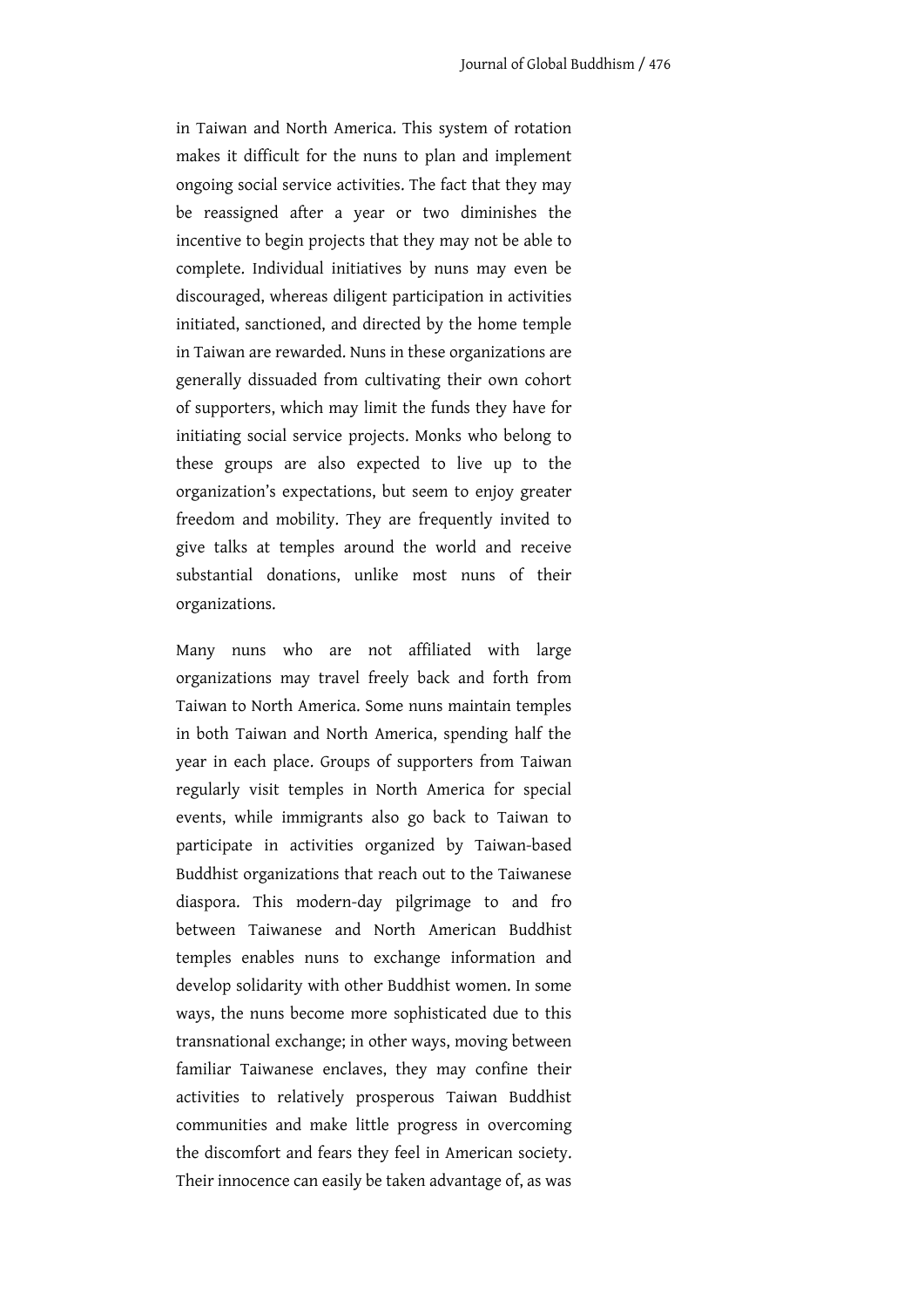seen in the Hsi Lai/Al Gore fiasco (Madsen 2007, pp.61-62). Overall, while intercontinental travel expands the nuns' cultural horizons and lends a transnational character to Buddhism, it may curtail incentives for social activism. Continuity is crucial for the long-term success of social welfare programs; whether in food distribution, education programs, or prison outreach, interruptions can lead to a loss of momentum or even a loss of faith in the populations they attempt to serve.

All the factors that weigh against nuns' social activism can be reversed if language abilities improve, financial resources increase, greater decision-making power is assumed, and travel is reduced. As nuns improve their spoken English, for example, they may be invited to speak at college campuses or to participate in interfaith dialogue, community vigils, and similar gatherings. Community exchanges on topics of social concern, such as care for the dying, domestic violence, women's roles in religion, and so forth, may encourage nuns to think more deeply about contemporary issues and to share their own insights and experience with others. In a cultural milieu that may see Buddhism and immigrants as alien and threatening, activities may be organized that will yield both social benefits and greater social acceptance, such as English classes, Dharma classes in English, cultural exhibits, choral performances, and the like. Over time, as immigrants acculturate and accumulate capital, they are likely to increase their financial support for the temples and their social welfare programs. As nuns improve their language abilities and financial resources, they are likely to become more confident about accepting the risks and responsibilities that come with greater decision making and thereby become empowered to expand their social welfare activities. As their activities expand, they may cut back on international travel to focus on greater social engagement locally or expand their activism to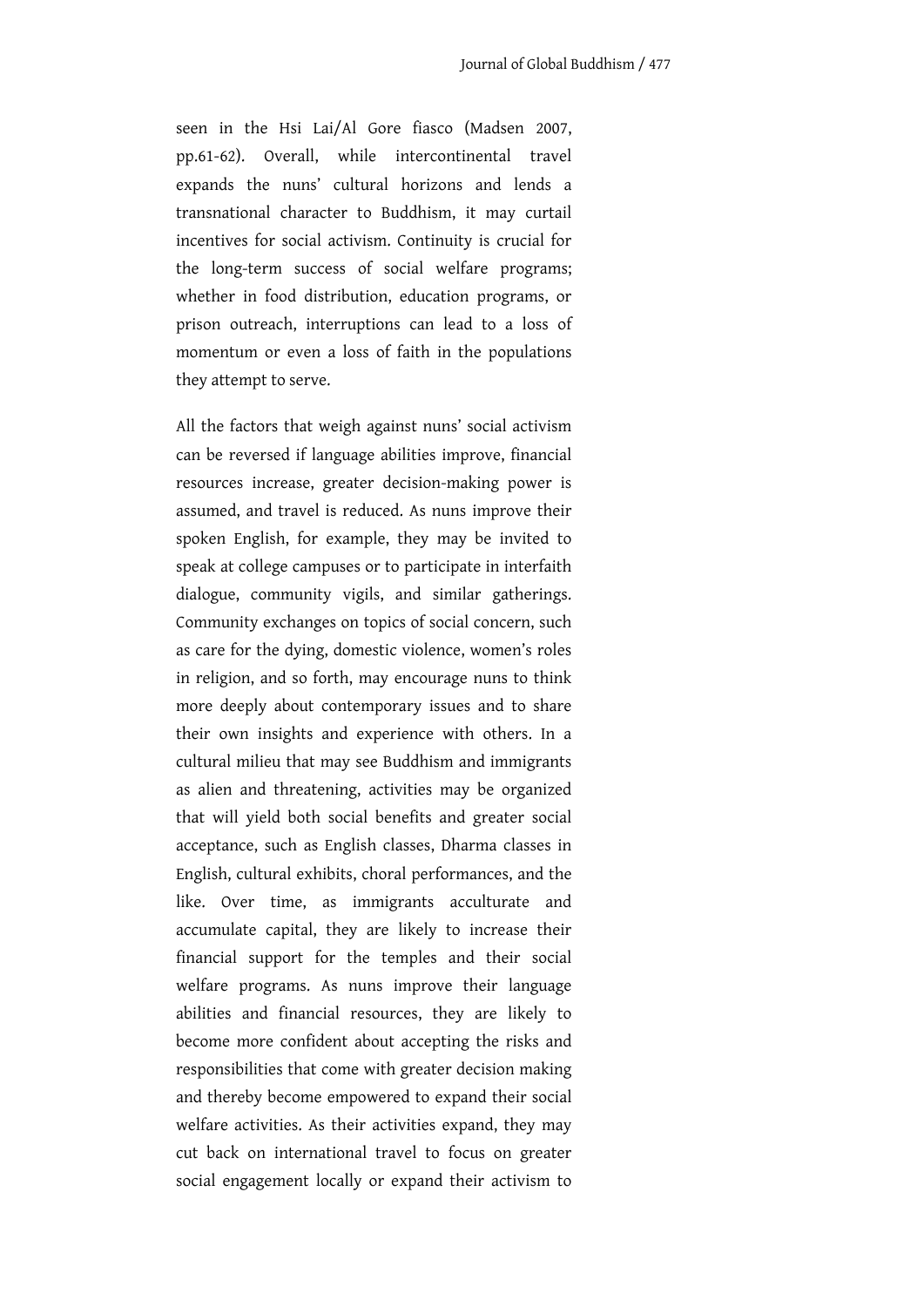new locations.

### Philosophical Qualms and Future Prospects

The high value that Buddhists place on loving kindness, compassion, and generosity augers well for Buddhist charitable activities, except that, in traditional Buddhist cultures, many place a relatively higher value on contemplative practices than on active social engagement. Human life is regarded as the best opportunity for mental cultivation, and since life is short, great significance is given to the efficacy of meditation, rituals, and other methods of mental cultivation that directly lead to the ultimate goal of enlightenment. Since social welfare activities can be carried out by laypeople, contemplative practices that require quietude and few distractions have traditionally been regarded as the proper sphere of activity for ordained monastics. Transforming one's own heart is typically valued more highly than working to transform institutions or society at large.

The movement toward greater Buddhist social activism that occurred in the latter half of the twentieth century and especially the movement toward greater involvement by Sangha members in the social and political spheres have not been without controversy in Buddhist societies. Many believe that involvement in social welfare activities helps proliferate distractions and discursive thinking, while contemplative practices help reduce it. Many feel that social service leads to greater involvement with worldly affairs such as fundraising, event management, and public relations, whereas the goal of Dharma practice is to renounce worldly affairs. For these reasons, it is sometimes claimed that the two spheres of activity—pure Dharma practice and social engagement—are contradictory in nature. By contrast, many Buddhist nuns, especially in Taiwan, feel that efforts to correct social injustices and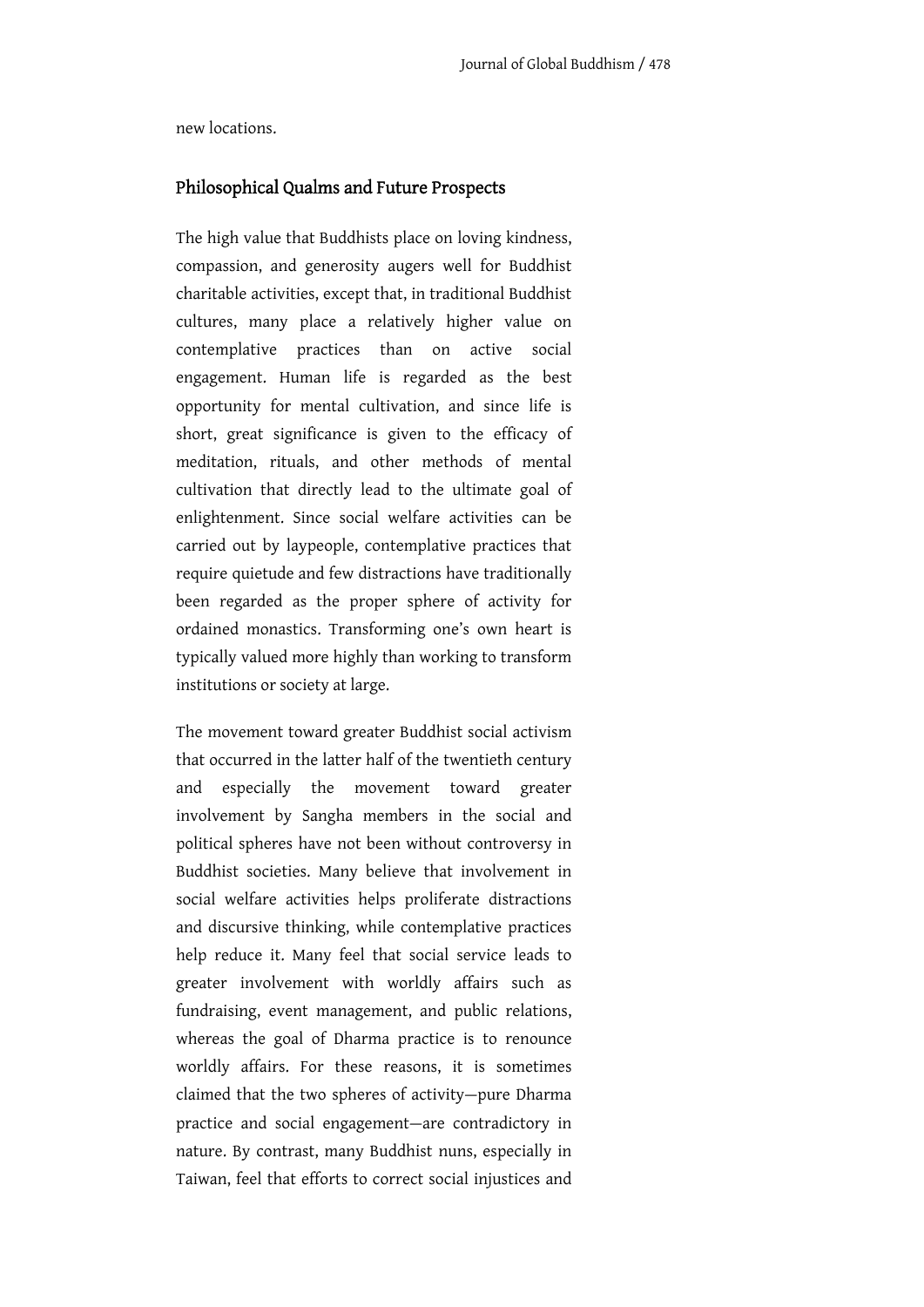relieve the sufferings of the world are fully within their mandate or even entailed in their commitment to benefit living beings. According to this view, for Buddhists to speak of loving kindness, compassion, and the liberation of all beings from suffering without putting these lofty ideals into actual practice is hypocritical. Bolstering this view is the belief that a widespread decline of ethical values in society today makes intensive contemplative practice difficult or impossible. Under the circumstances, all avenues to alleviate the sufferings of our troubled world are seen as legitimate and valuable. Both in Taiwan and North America, intensive contemplation may be seen as a relic of the past and impractical in the modern world. Buddhist social activism may further be stimulated by the admirable social welfare activities of Christians and Jews.

At present, most Taiwanese Buddhist communities focus chiefly on merit making activities. Many congregants contend that creating merit for future lives is more valuable than social welfare activities that alleviate suffering temporarily. Even when Buddhists engage in activities for the social good, they often do so with the aim of increasing their store of merit. This definition of practice as a means to an end, whether it be a better rebirth or the ultimate achievement of enlightenment, is clearly inadequate in a world of widespread disparities and horrendous suffering. These narrow definitions of Dharma practice create dichotomies among contemplative nuns, socially engaged nuns, and politically active nuns, producing underlying tensions in the Buddhist community in Taiwan. For example, Taiwanese Buddhists may distinguish and evaluate differently those who focus exclusively on reciting the name of Amitabha, those who emphasize Buddhist studies, and those work in Buddhist kindergartens. A closer look at monasteries in Taiwan reveals that a majority of Buddhist nuns in Taiwan practice a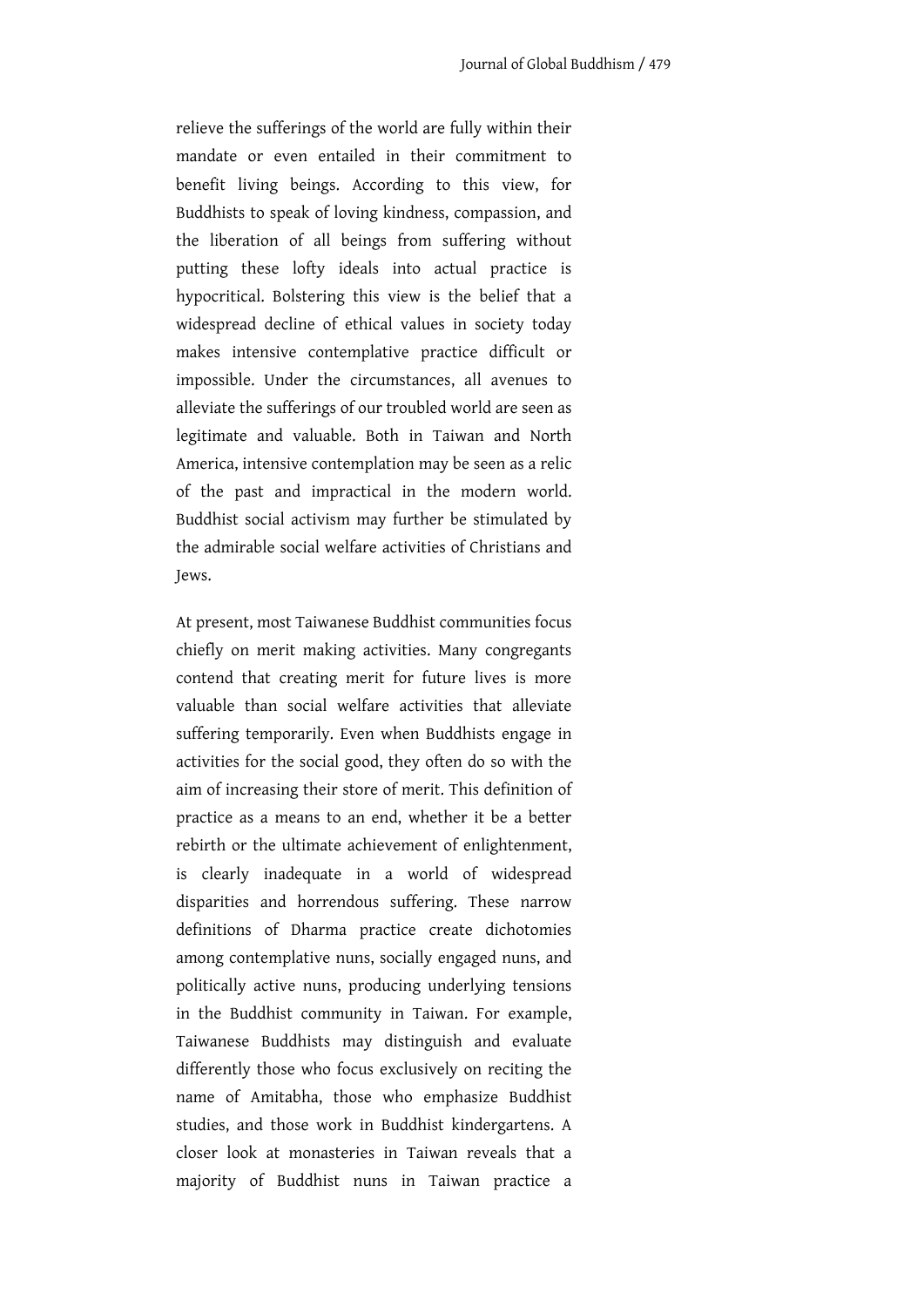combination of all three practices, yet preconceptions persist that a contemplative life cannot be combined with a worldly one. As the Buddhist cultural and philosophical heritage is adapted to the needs of future generations in Taiwan and North America, the sharp demarcations among these practice preferences are likely to fade. All may be valued as legitimate practices, practiced either exclusively or in combination, in accordance with each monastic's inclinations and abilities.

Two major blind spots in Buddhist social awareness remain, both in Taiwan and in the Buddhist diaspora in North America. First, many Buddhists have not yet sufficiently recognized, let alone challenged, the structural inequalities that underlie much of the world's suffering. Buddhist voices in development efforts to address urgent issues like poverty, political oppression, and economic injustice are still faint. Second, most Buddhist communities have yet to challenge the oppression and exploitation of women. The sex trade continues unabated throughout Asia, preying on Buddhist women and children in particular, yet Buddhists have done little or nothing to stem it. These two oversights are closely interrelated, since the structures that give rise to and perpetuate social injustices are unbalanced in favor of the wealthy and powerful, perpetuating the disadvantaged and disenfranchised status of women. Although social injustices are not unique to Buddhist societies and women in Buddhist societies arguably have more freedom and opportunity to challenge these injustices, thus far few Buddhists have done so.

But in some respects, Taiwanese Buddhist society can be seen as a model. Equal opportunities for full ordination and Buddhist education have helped create and sustain an autonomous Bhiksuni Sangha that has earned the respect and support of the lay community for a broad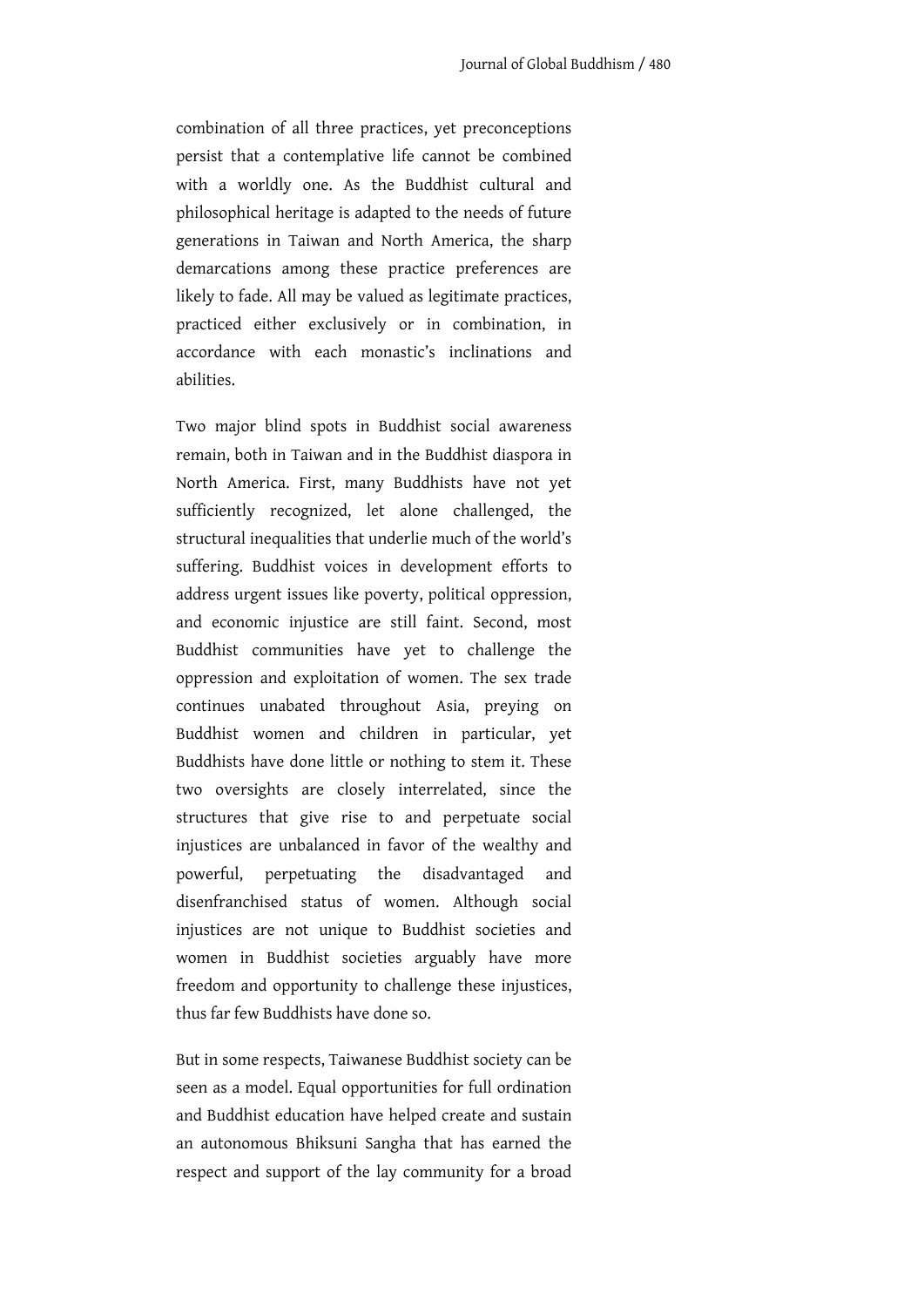range of activities. Illustrious nuns such as Bhiksuni Cheng Yen, Bhiksuni Chao Hwei, and Bhiksuni Shig Hiu Wan have demonstrated that Buddhist nuns in Taiwan have the potential to activate millions of dedicated lay practitioners to work for the social good.

Many factors combine to explain the growth of social activism by nuns in Taiwan since the 1950s when nuns lent their support to struggling refugee monks newly arrived from mainland China. As nuns and the general populace became more educated, constraints on temples and free speech were liberalized and finally lifted, and the economy flourished, the strength of nuns grew exponentially into a global dynamic force. The results have been dramatic, with thousands of nuns selflessly and continuously dedicating their energies to social transformation. The nuns' conscientious efforts have resulted in widespread community support for nuns and their broad-ranging and successful social service projects.

In North America, nuns from Taiwan have the same energy and dedication, but are in a time of transition. The immigrant community that is their basis of support is still in the process of cultural adaptation and is sifting through what Buddhism means to them as they acculturate to new surroundings. Issues of survival and acculturation necessitate a certain cultural introversion. Because they are not yet fully integrated in the fabric of American life, new arrivals from Taiwan are dependent on and grateful to their immigrant communities. In the process, many are also devoted to and dependent on the Buddhist temples that welcome them, comfort them, and perform rituals that give meaning to their lives. In this way, the Buddhist temple community is an important stabilizing force. The nuns who run these temples are very active in attending to the needs of Taiwan immigrants, so active, in fact, that they have little time to reach out beyond their own communities.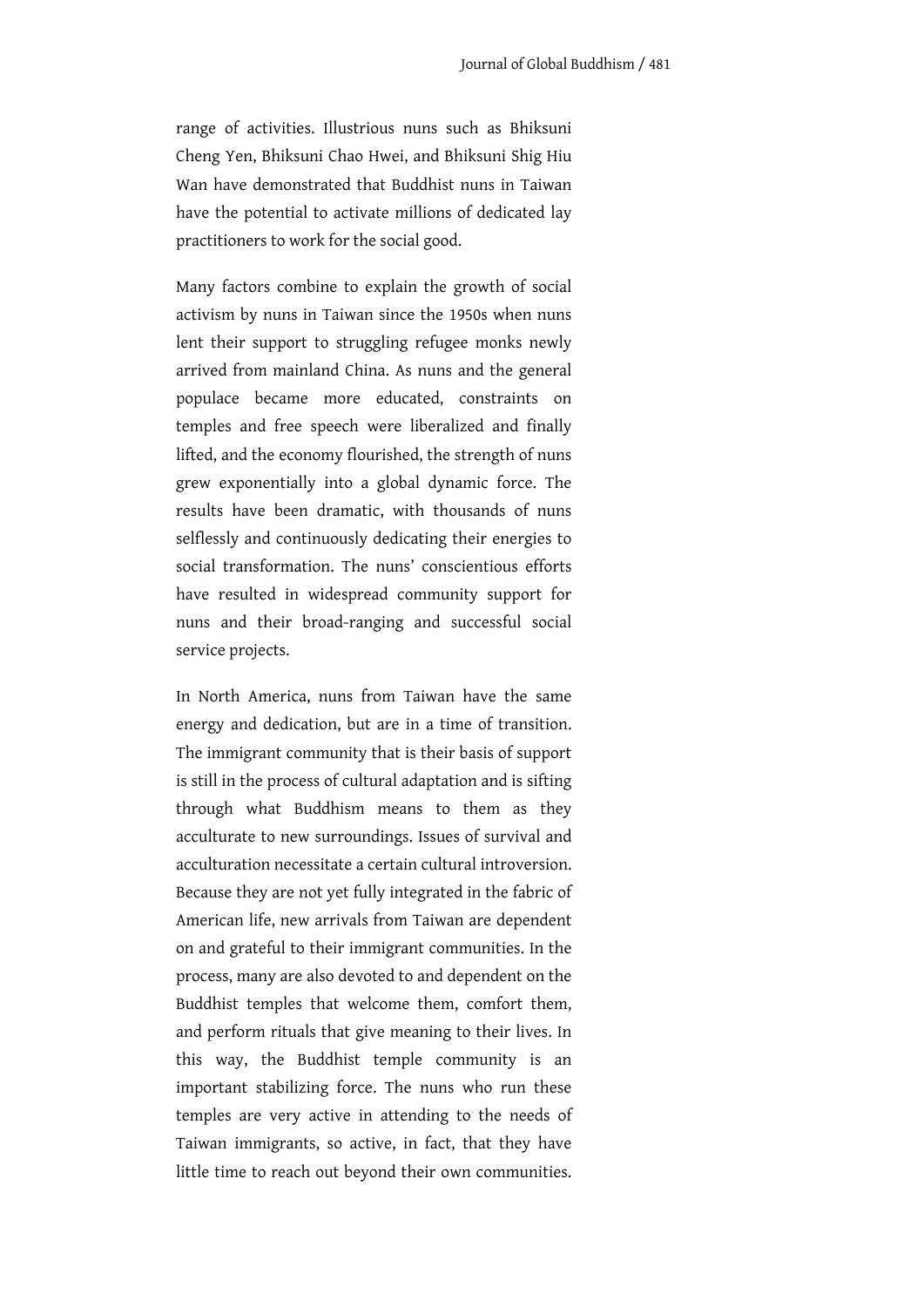Their lack of English fluency is the primary factor that limits both their engagement with the broader community and also their ability to reach out to their congregants' children, many of whom are more comfortable speaking English than Chinese. These limitations do not diminish the value or commitment of the nuns; they simply reflect the fact that the primary focus of the nuns' activities is their own community, since that community especially needs their strength, creativity, and compassion to survive and express themselves effectively in a new cultural environment. Even if their efforts are unacknowledged and unappreciated beyond their own communities, currently Taiwanese nuns in North America are fully engaged in the project of thinking globally and acting locally, moment to moment. With their exemplary activist legacy, these nuns have enormous potential to expand their sphere of action and become vital contributors to social transformation in the larger community.

#### **Notes**

1. The evolution of Buddhist social involvement and political identity in Taiwan have been the topic of at least two book-length studies. See Laliberté, 2004; and Madsen, 2007. Also see Elise Anne DeVido's 2006 article, in which she traces the roots of Taiwan's Buddhist social activism (DeVido 2006, pp.261-281).

2. For a useful introduction to Buddhist ethics and their social application, see Peter Harvey (2000, pp.1-59).

3. Cheng cites a 1919 Japanese survey that records seventy-seven Buddhist temples and 172 *zhaitang*, 156 Buddhist monastics, and 8663 members of *zhaijiao* (see Cheng, 2003).

4. Although Buddhist ordinations were held in Taiwan as early as 1919, ordinations held during the Japanese occupation were not always regarded as legitimate, because Japanese custom allowed Buddhist priests to marry.

5. Yu-chen Li recounts the background of this incident (Li 2008, pp.189-99). Another perspective on the eight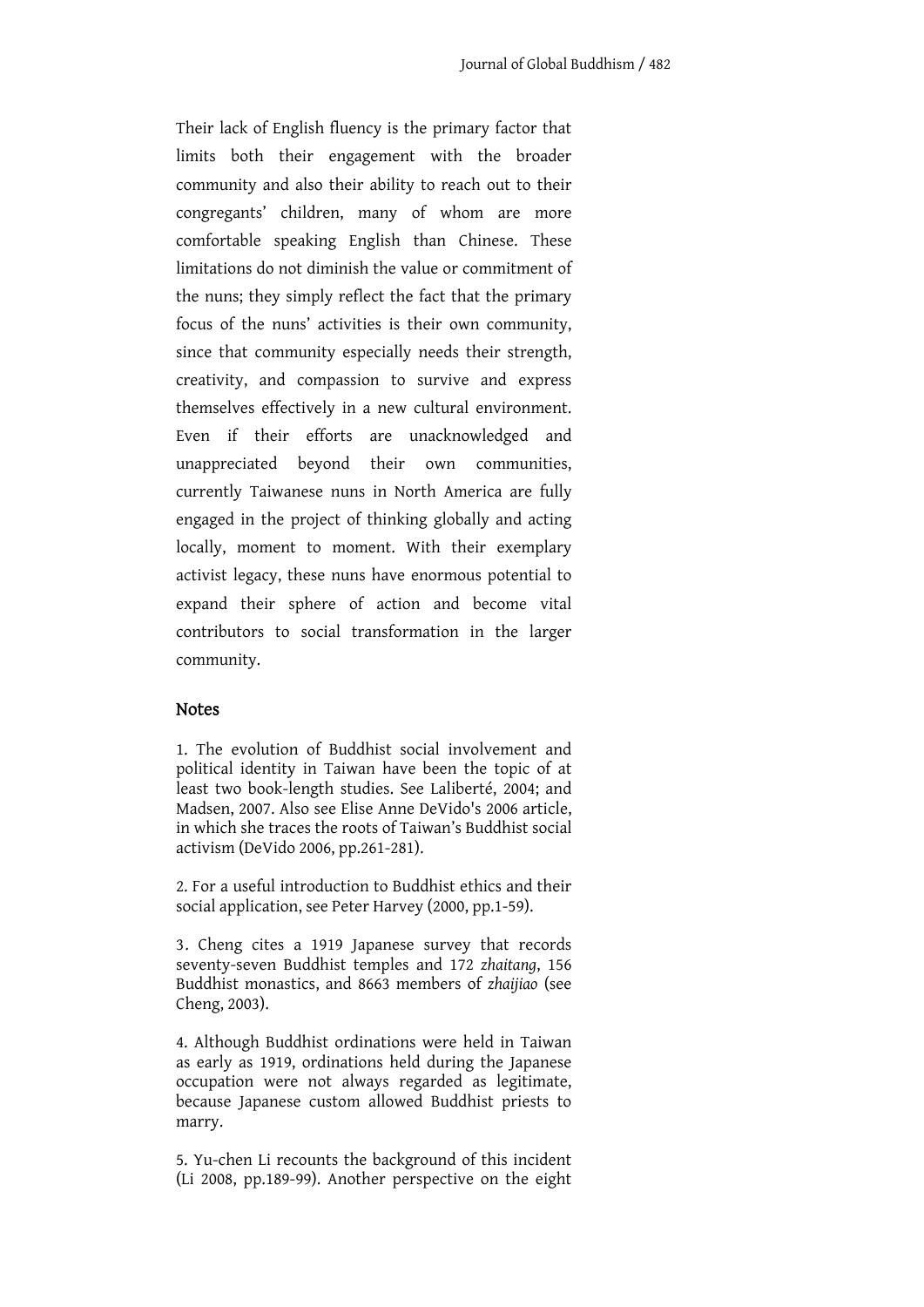*gurudharma*s is found in Bhikkhuni Kusuma's article (2000, pp.5-12).

6. For more about Venerable Cheng Yen's work, please see Charles Jones' article in this special issue.

7. See Huang and Weller, 1998: 379-98. In "An Audience with Master Cheng Yen," Elise Anne DeVido critiques this gendered assignment of values: "Ciji promotes and reproduces an essentialist notion of feminine nature, of female as synonymous with Mother, as a self-sacrificing, infinitely forbearing, compassionate nurturer of others: the uncontested norm in Taiwan society." While these normative gender roles are no longer uncontested in Taiwan, the stereotypical image of woman as compassionate nurturer persists (DeVido 1999-2000, pp.79-89).

8. On an average day, Da Xing Shan Temple hosts fifty busloads of pilgrims who seek the healing benefits of the water that Bhiksuni Fuhui has blessed. As many as 500 busloads of pilgrims arrive when special annual festivals are held (See Li 2004, pp.98-99).

9. For an analysis of gender identification in the lives of Taiwanese Buddhist nuns, see Crane, 2007.

10. The question of women and the accumulation of merit are taken up in Falk, 2008. The roots of gender injustice in Buddhist societies are examined in two pieces by Lucinda Joy Peace (1999, pp.215-226; 2000: 50-74). For various perspectives on women's roles in Buddhist societies, see Karma Lekshe Tsomo (2004).

## Cited Sources

Bhikkhuni Kusuma, 2000. "Inaccuracies in Buddhist Women's History." In Karma Lekshe Tsomo (Ed.), *Innovative Buddhist Women*: *Swimming Against the Stream*. Surrey, England: Curzon Press, pp.5-12.

Cheng Wei-Yi, 2003. "Luminary Buddhist Nuns In Contemporary Taiwan: A Quiet Feminist Movement" *Journal Of Buddhist Ethics* 10 [internet]. Available at http://www.Buddhistethics.Org/10/Cheng031.Html [Accessed August 20, 2009].

Crane, Hillary, 2006. "Becoming a Nun, Becoming a Man: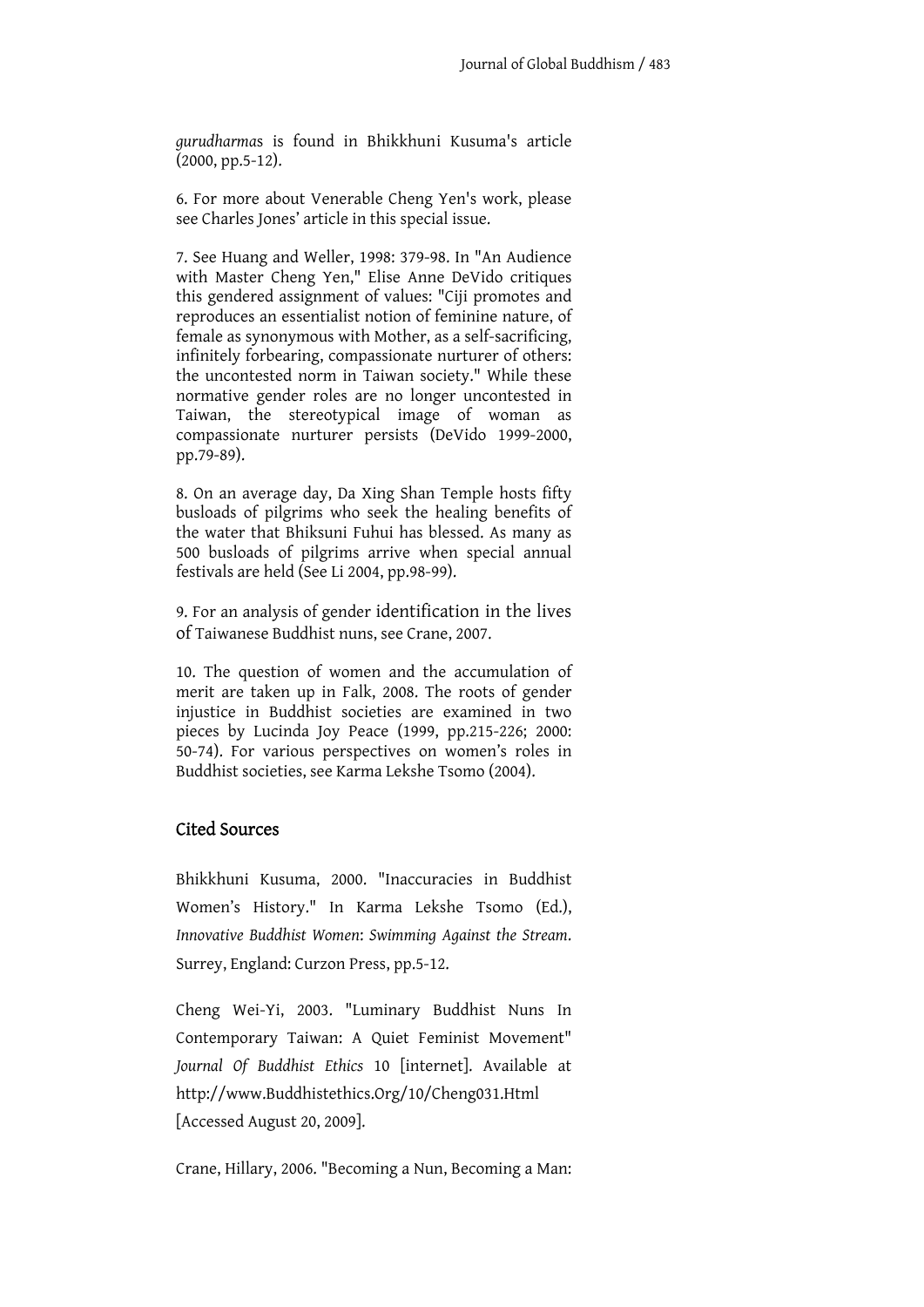Taiwanese Buddhist Nuns' Gender Transformation." *Religion* 37. pp.117-132.

Devido, Elise Anne, 1999-2000. "An Audience with Master Cheng Yen." *Taipei Ricci Bulletin* 3, pp.79-89.

\_\_\_\_\_ 2006. "Mapping the Trajectories of Engaged Buddhism from China to Taiwan and Vietnam." In Karma Lekshe Tsomo, ed. *Out Of the Shadows: Socially Engaged Buddhist Women.* Delhi: Sri Satguru, pp.261-281.

Falk, Monica Lindberg, 2008. *Buddhist Female Ascetics and Gendered Orders in Thailand*. Seattle: University Of Washington Press.

Huang, C. Julia, and Robert P. Weller, 1998. "Merit And Mothering: Women and Social Welfare in Taiwanese Buddhism." *Journal Of Asian Studies* 57 (2), pp.379-96.

Laliberté, André, 2004. The Politics of Buddhist Organizations in Taiwan, 1989-2003: Safeguarding the Faith, Building a Pure Land, Helping the Poor. London: Routledge.

Li Yuchen, 2004. "The Religiosity and Leadership of Taiwanese Bhiksuni Leaders: Guanyin and Bhiksunis Fuhui and Zhengyan." In Karma Lekshe Tsomo, ed. *Bridging Worlds: Buddhist Women's Voices across Generations.*  Taipei: Yuan Chuan Press, pp.97-106.

\_\_\_\_\_ 2006. "Bodhisattva Ksitigarbha and Buddhist Nuns in Contemporary Taiwan." In Karma Lekshe Tsomo ed. *Out Of the Shadows: Socially Engaged Buddhist Women.* Delhi: Sri Satguru, pp.190-196.

\_\_\_\_\_ 2008. "The Gender Issue in Contemporary Taiwan Buddhism." In Karma Lekshe Tsomo, ed. *Buddhist Women in A Global Multicultural Community*. Kuala Lumpur: Sukhi Hotu Press, pp.189-199.

Madsen, Richard, 2007. Democracy's Dharma: Religious